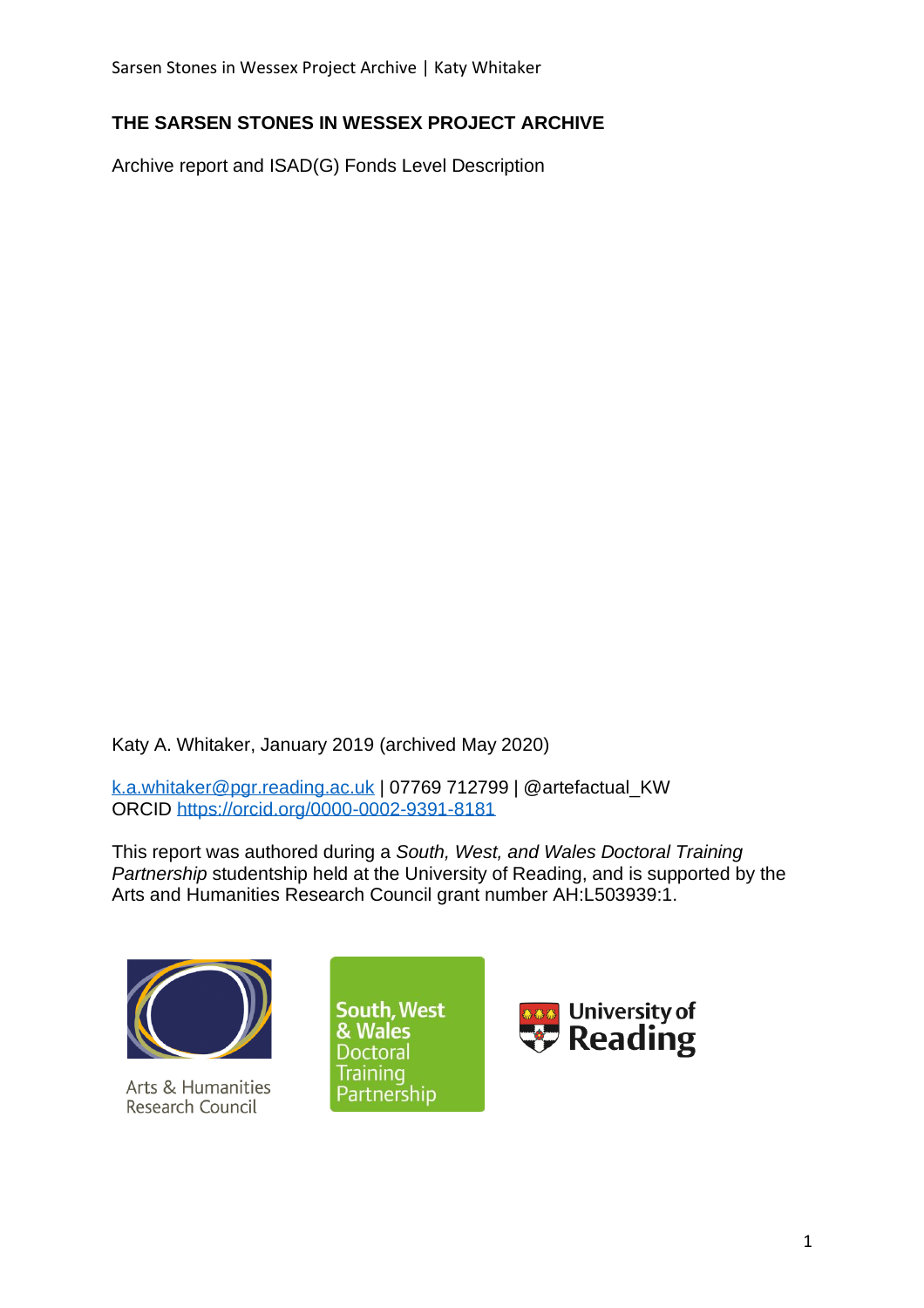# **CONTENTS**

| 1. Introduction      |                                                  | 1  |
|----------------------|--------------------------------------------------|----|
|                      | 1.1. The Sarsen Stones in Wessex Survey          |    |
|                      | 1.2. The Sarsen Stones in Wessex Project Archive | 1  |
| 1.3. Scope           |                                                  | 1  |
|                      | 2. The Sarsen Stones in Wessex Survey            | 3  |
| 2.1. Project history |                                                  | 3  |
|                      | 2.2. Project aims and methods                    | 4  |
| 2.3. Significance    |                                                  | 6  |
| 2.4. Audiences       |                                                  | 7  |
|                      | 3. The Sarsen Stones in Wessex Project Archive   | 9  |
|                      | 3.1. Relationship to publications                | 9  |
|                      | 3.2. Current archive management and access       | 9  |
|                      | 3.3. Archive organisation                        | 9  |
|                      | 3.4. Storage, housings, and archive formats      | 11 |
| 3.5. Future accruals |                                                  | 12 |
| 4. Archive issues    |                                                  | 13 |
|                      | 4.1. Storage requirements and conservation       | 13 |
|                      | 4.2. Copyright and ownership                     | 13 |
| Annex A              | The hand-list                                    | 14 |
| Annex B              | ISAD(G) Fonds Level Description                  | 17 |
| References           |                                                  | 21 |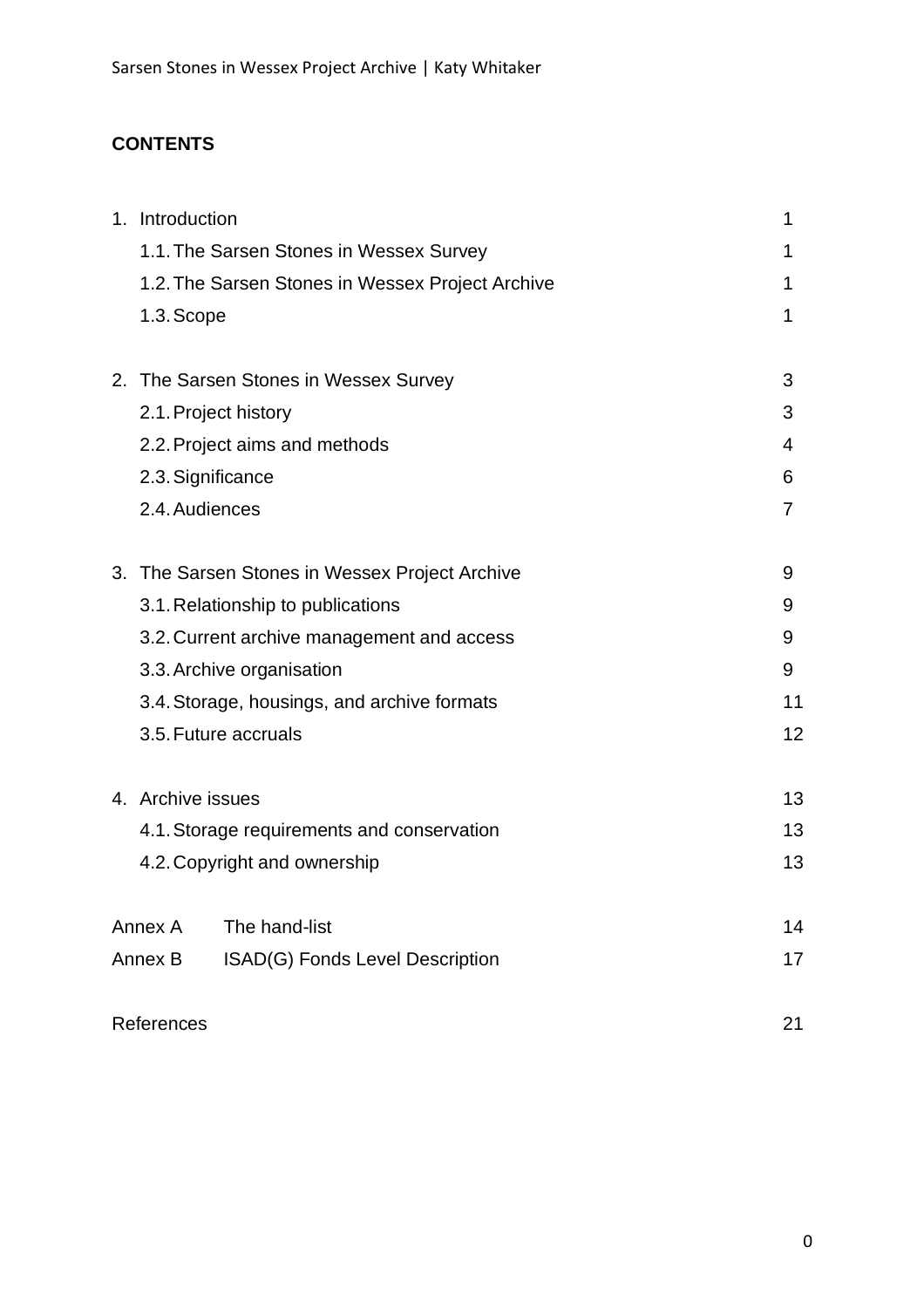### **1. INTRODUCTION**

#### 1.1.**The** *Sarsen Stones in Wessex* **survey**

The *Sarsen Stones in Wessex* survey began in earnest at the Society of Antiquaries of London in early 1974, intended to be the first action of the Society's wider *Evolution of the Landscape* Project. A survey of sarsens in the counties of Wiltshire, Dorset, and Hampshire was proposed as a suitable pilot for the landscape investigation project, and fieldwork ensued. In 1977 Collin Bowen FSA and Isobel Smith FSA published a paper summarising progress to date, "Sarsen Stones in Wessex: the Society's first investigations in the Evolution of the Landscape Project." (Bowen and Smith, 1977).

#### 1.2.**The** *Sarsen Stones in Wessex* **Project Archive**

The project archive relates primarily to the fieldwork carried out by volunteer participants in the three counties covered by the project; the synthesis of site and parish records to generate county-wide mapping; the production of map illustrations for publication purposes. There is a typescript hand-list. The archive is curated by the Society of Antiquaries of London, Burlington House, Piccadilly, London, W1J 0BE. It can be consulted on request at the Society's library [\(https://www.sal.org.uk/library/visiting-and-using-the-library/\).](https://www.sal.org.uk/library/visiting-and-using-the-library/))

#### 1.3.**Scope**

This report briefly describes the project and summarises its significance (it is not a critique of the *Sarsen Stones in Wessex* survey). A description of the physical format of its archive is based on a rapid survey of the collection at the Society of Antiquaries library carried out in October 2016, and with reference to the available hand-list. Key archival issues are highlighted but this does not constitute a full conservation assessment.

The report does not include reference to relevant Society of Antiquaries archive material such as meeting minutes or financial records relating to the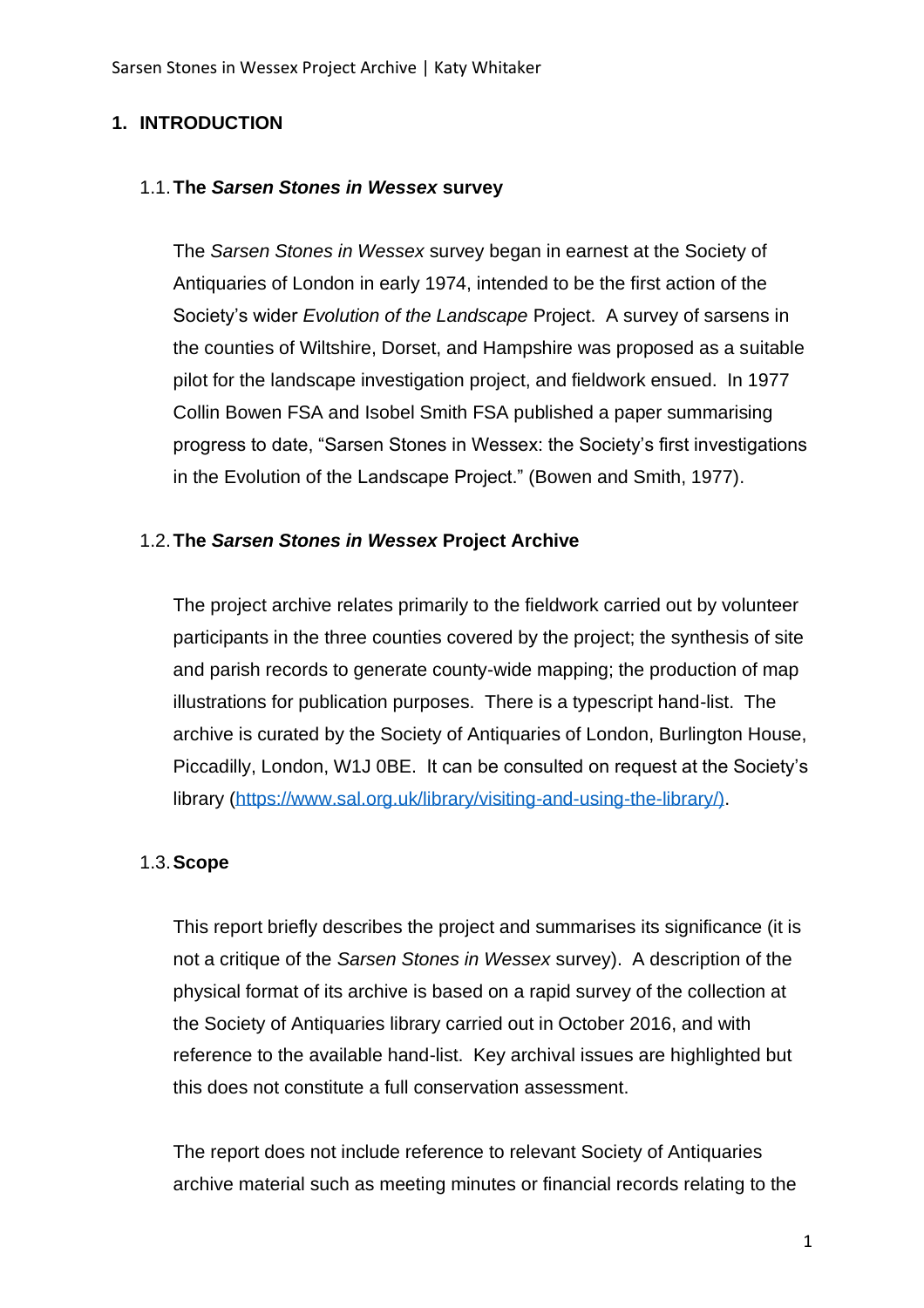project's management. Stone samples collected during the *Sarsen Stones in Wessex* project have not been seen. Locations curating duplicate copies of parts of the archive are noted, but not all have been consulted (where duplicate material has been seen, this is made clear in the text of this report).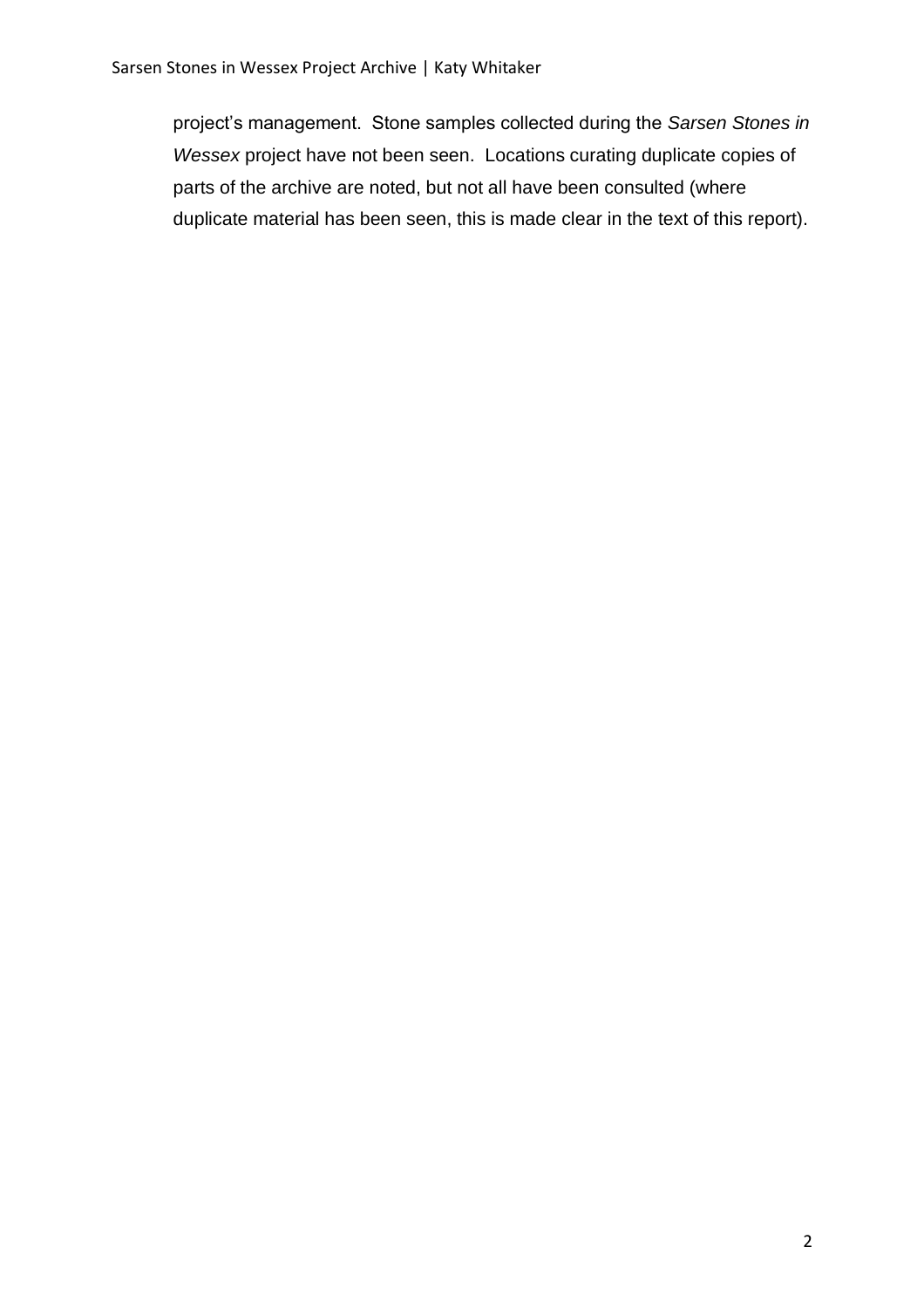#### **2. THE** *SARSEN STONES IN WESSEX* **SURVEY**

#### 2.1.**Project History**

The Society of Antiquaries is a learned society, established by Royal Charter in the eighteenth-century. Its purpose is the study of antiquities and history, and its membership (currently c3,000 Fellows) includes scholars distinguished in fields including archaeology, architecture, art history, numismatics, palaeography and other branches of history. The Society is international in reach, and also has a remit to encourage public understanding of heritage and to support research [\(https://www.sal.org.uk/about-us/\).](https://www.sal.org.uk/about-us/)) One of the Society's committees is concerned with research: the Society has a track-record of supporting research projects since the late-nineteenth-century, such as the excavations at Silchester and Sutton Hoo [\(https://www.sal.org.uk/about-us/our-history/\).](https://www.sal.org.uk/about-us/our-history/))

In 1972, the Research Committee convened a sub-committee with the purpose of promoting research into the long-term history of landscape organisation, choosing to focus on the extensive and dense archaeological and historical palimpsest of Britain's central-southern chalk Downland (Cunliffe et al., 1972, Bowen and Cunliffe, 1973). On 23 February 1974, the inaugural meeting of participants interested in the *Evolution of the Landscape* project was convened at the Society of Antiquaries (Society of Antiquaries of London, 1974).

Wessex was chosen to be the pilot study area, comprising the counties of Wiltshire, Dorset, and Hampshire. The meeting attendees discussed two research methodologies: intensive studies of targeted localities, concerned to explore the long time-depth of landscape change in particular places; and thematic studies over the whole study area, exploring a range of subjects (Bowen and Smith, 1977, 185).

Taking the latter approach, as its first themed study the *Evolution of the Landscape* project embarked on a survey of sarsen stones, known to be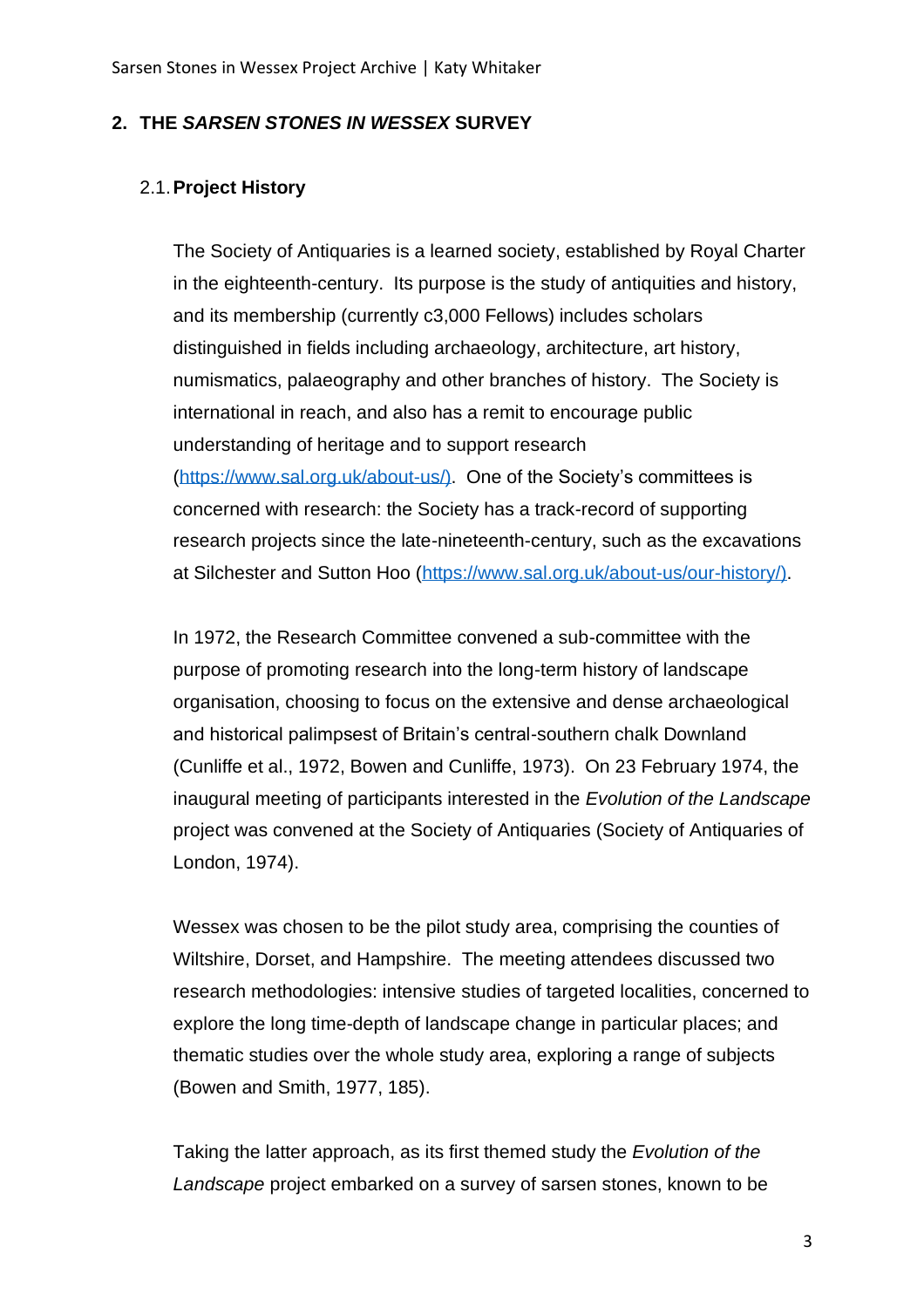distributed across the three counties. Whilst a notional limit of one year was set for the survey phase, the initial results were not reviewed until May 1975 (Society of Antiquaries of London, 1975). By that time field survey in Dorset was "substantially complete" (Bowen and Smith, 1977, 185) and continuing in Hampshire and Wiltshire. By 1977 this work was almost finished, with acknowledged gaps in north-east Hampshire and in the militarily-restricted area of the Salisbury Plain Training Area.

Whilst further enquiries from anyone wishing to continue to contribute to the project were encouraged (Bowen and Smith, 1977, 185-6), two Fellows proceeded to synthesise the data collected by that time and published the results, in order to draw researchers' attention to the archive's existence (Bowen and Smith, 1977, 186). The archive material that had been assembled by 1977 was deposited in the Society's library, except the Hampshire survey material which was not deposited until 1993 (see HSS01 Hampshire Sarsen Survey, Historic England Archive). Microfiche copy of most of the project archive was made by RCHME in 1980; a set of these sheets is available in the Historic England Archive (uncatalogued, this includes copies of the Dorset and Wiltshire record sheets, maps annotated during the project, and maps/imagery produced for publication purposes, but not the Hampshire record sheets).

#### 2.2.**Project Aims and Methods**

The *Sarsen Stones in Wessex* survey had been identified as a suitable investigation for the *Evolution of the Landscape* project because of the common characteristic of sarsens as surface boulders. Naturally occurring in surface spreads in the study area, sarsens were identified by the project participants as impediments to agriculture, a problem to be solved by early farmers. It should be noted that there is no evidence in the project archive or in related papers archived in the Historic England Archive (uncatalogued collection SOA/03) that the project organisers had surveyed the geological literature in advance, to establish the overall incidence of sarsen and other silcretes in southern Britain. The focus was to be three Wessex counties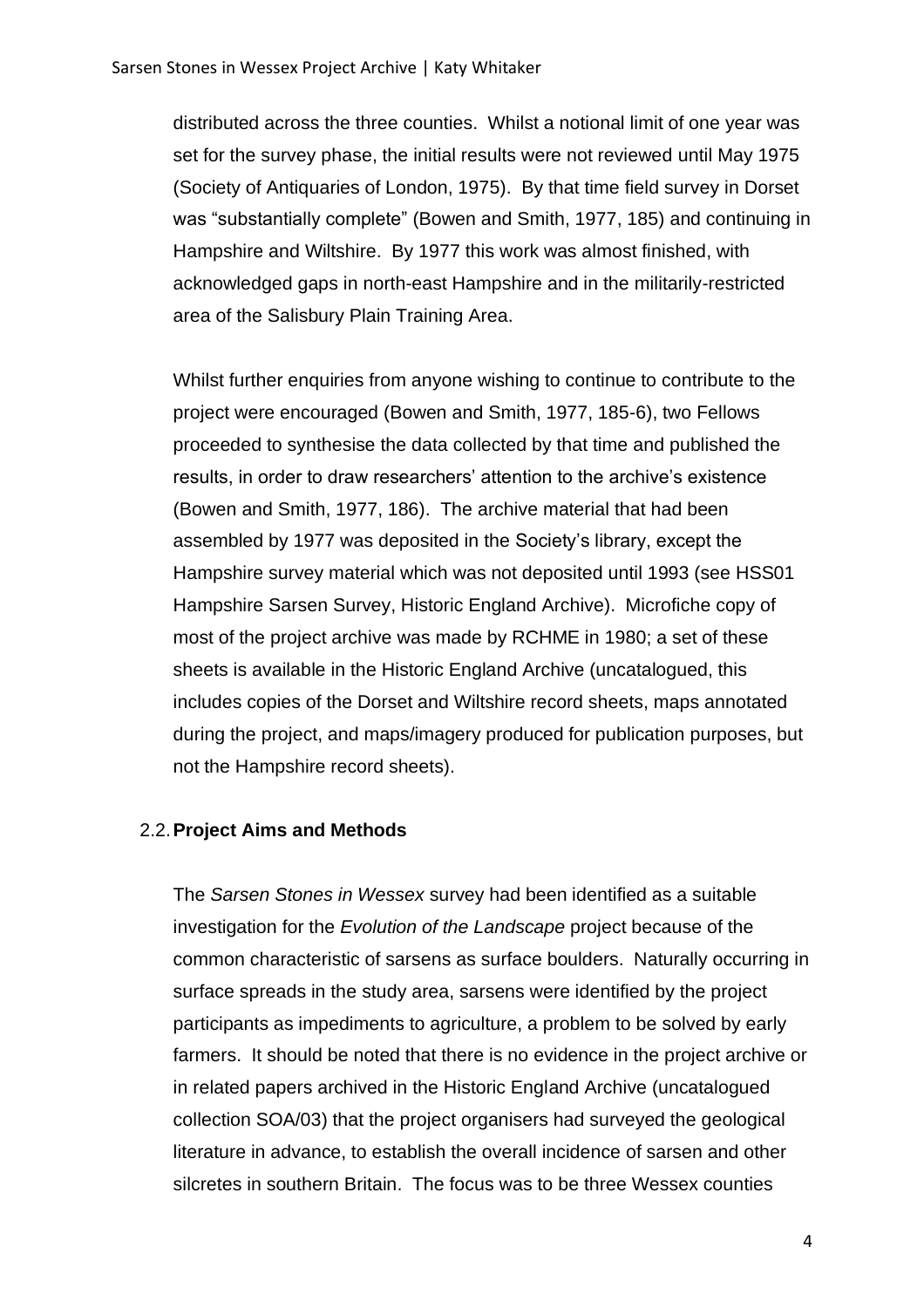because of the significance of the surviving archaeological record there, for interpreting the development of agriculture in prehistory.

The study of these geological features, and prehistoric responses to them, was seen as a fundamental step towards interpreting landscape change in the study area: and, by enumerating those responses, would be revealing of technological issues (agricultural practices) and factors such as population pressure in prehistory (Bowen and Smith, 1977, 185, 189). Three project aims were identified:

- Establish the former incidence of sarsen stone in the study area;
- Describe how sarsen stones in the study area had been dealt with in the Neolithic, as a mineral resource or as impediments;
- Understand the effect of sarsen stones on underlying chalk bedrock.

An additional factor was that the survey methods be relatively simple, and amenable to analysis. Approximately 100 volunteers were involved in the fieldwork which was collated in Dorset by John Bailey, in Wiltshire by Isobel Smith, and in Hampshire by Peter Gallup and Arthur ApSimon. Participants were given information sheets describing what to look for, and record sheets ("Tally Cards") for completion. Extensive searches covering every parish were intended but whilst the results were felt to offer "a consistent statement of distribution" (Bowen and Smith, 1977, 186), differences between the counties were conceded: for example, the Dorset results included a record of the natural sarsen distribution, whilst in Hampshire, the volunteers were thought to have found only utilised sarsens in anthropogenic contexts.

The principal outputs were the distribution maps published, in black and white, as Figures 2 and 3 in Bowen and Smith (1977, 190, 192). Figure 2 shows the distribution of single natural sarsens, groups of natural sarsens, and utilised sarsen, identified in the Wessex area by the volunteer surveyors. Figure 3 shows this information for the Avebury-Stonehenge area of Wiltshire, breaking down the category of utilised sarsen by period (prehistoric, Romano-British,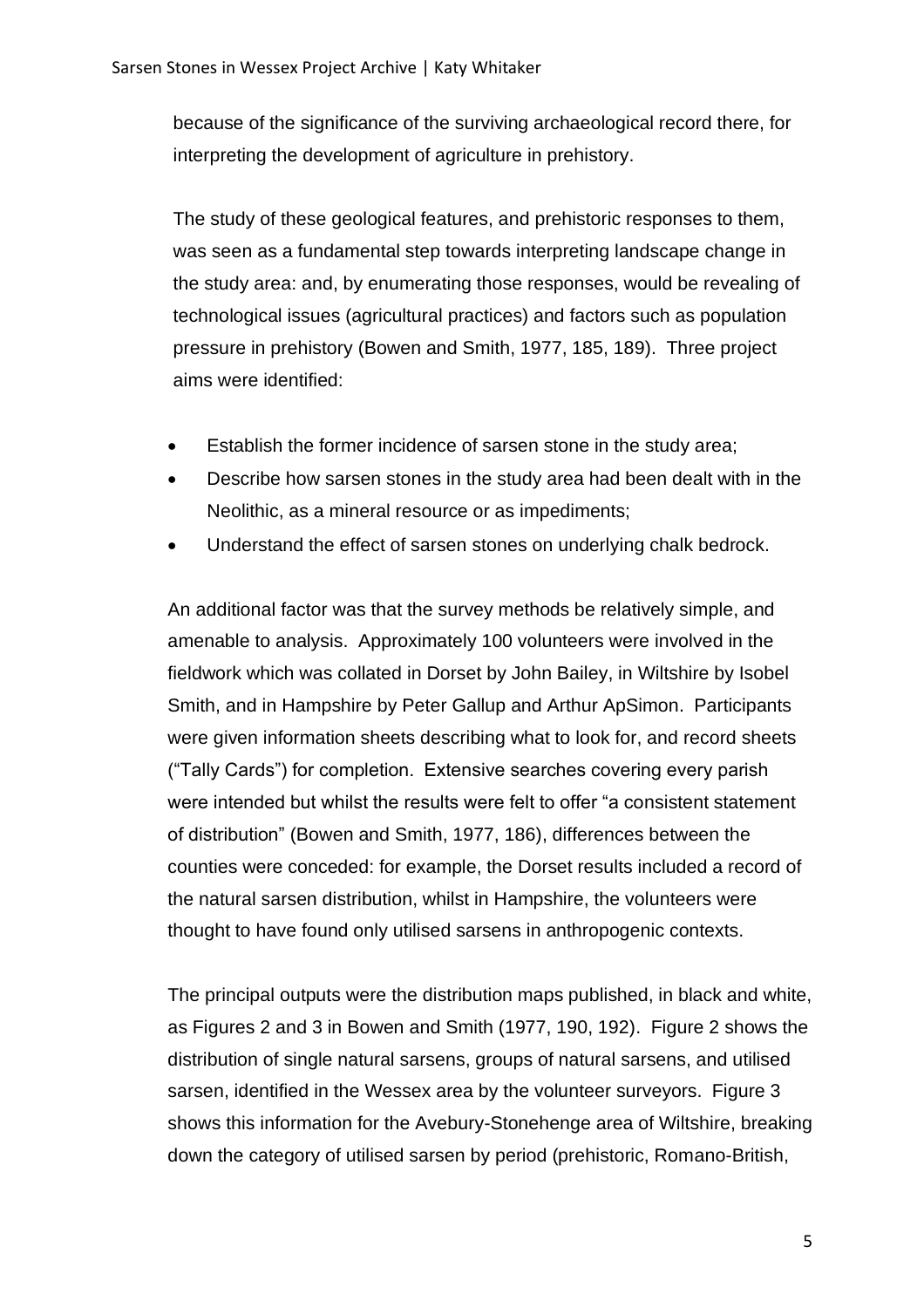Saxon, medieval, and post-medieval). County maps showing these distributions but with coloured markers representing these period distinctions form part of the archive. It is notable that none of the records included the location of sarsen setts and other nineteenth- and twentieth-century street furniture, which can nevertheless be seen in many of the towns and villages visited by the volunteers.

In addition to the collation of "Tally Cards" recording the location and use of sarsen boulders, two small excavations were carried out on Overton Down (Wiltshire) to explore the physical relationship between surface sarsens and the underlying geology. The results were summarised (Bowen and Smith, 1977, 193-5). The archive collection MS953 includes only the publication drawings from the excavations, whilst black and white photographs and some notes about the excavations can be found in files in the uncatalogued collection SOA/03, Historic England Archive.

## 2.3.**Significance**

The *Sarsen Stones in Wessex* survey was not the first sarsen stone survey. Aside from the recording practices of earlier twentieth century geologists writing British Geological Survey *Memoirs* explaining map sheets in areas where sarsens are present (for example Osborne White (1907), Sherlock (1922)), which tended to be quite systematic, a project also carried out by volunteers was led in Buckinghamshire in the early 1950s (Morley Davies and Baines, 1953). The aim of that fieldwork was to find and map silcretes (both sarsens and puddingstones) in the general area of the Chilterns from south-east Oxfordshire to north-west Hertfordshire, although without the emphasis on human use of the stone and the landscapes in which it is found. The archive of that project is kept in the Bucks County Museum Resource Centre (Halton).

Earlier examples of 'crowd-sourced', volunteer-driven data-collecting in the historic environment include, for example, the *National Record of Industrial Monuments* (Buchanan, 1969, 1971) and, in a similar vein (although not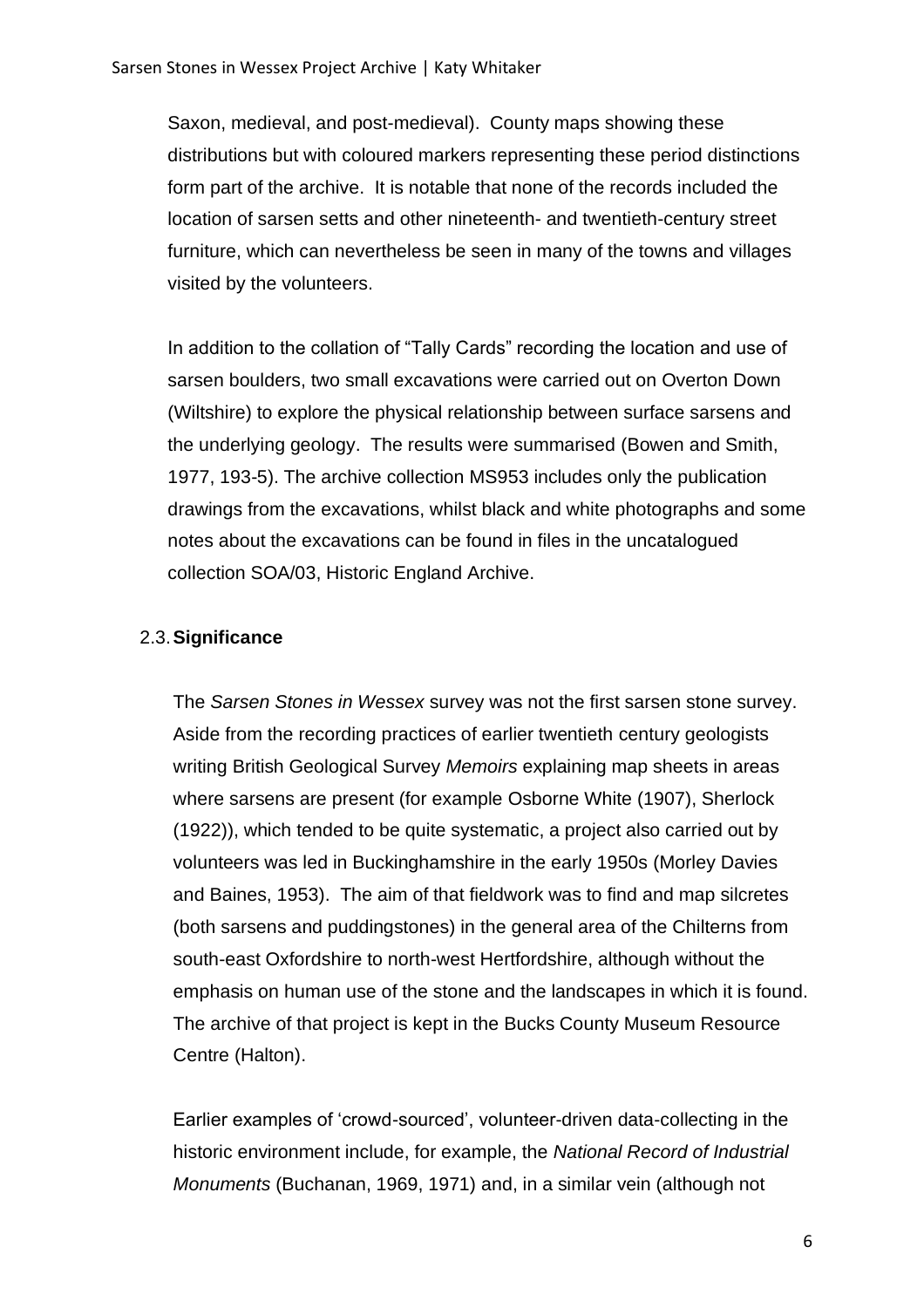specifically project-led), the RCHME and National Buildings Record use of local correspondents and photographers to capture information for the record (Sargent, 2001). Nevertheless, the Society of Antiquaries' project was unusual for its cross-disciplinary intent, with both archaeological and geological goals framed within the theoretical concept of 'landscape', and it stands out as an early attempt at a landscape archaeology project.

In this sense, the *Sarsen Stones in Wessex* survey epitomises developments of later-twentieth-century British archaeology, with its focus on resources and environmental constraints to human behaviour, inter-disciplinarity, and an aim to understand landscape rather than a single site or a class of monument. Although the brief publication of the project's results in 1977 did not answer to the aims discussed in 1974 (Society of Antiquaries of London, 1974) and 1975 (Society of Antiquaries of London, 1975), the mapping has formed the basis of subsequent general distribution maps of silcretes in southern Britain, such as Ullyot and Nash (2006). In addition to the location data, which could now be better handled in a GIS environment, the original record sheets contain more information about human interaction with sarsen and siliceous conglomerates in the project's study area. A digitised and critically-evaluated dataset derived from the original archive material, and including the unpublished content added after 1977, would be a substantial benefit to geological, archaeological, and historical studies of silcretes in southern Britain.

#### 2.4.**Audiences**

Future audiences for the archive include a range of archaeologists and geologists who are engaged in sarsen stone research. In contrast to the interest in, for example, "exotic" stones such as the Stonehenge bluestones (for example, Bevins and Ixer, 2016, Bevins et al., 2016, Ixer and Bevins, 2010, Ixer and Bevins, 2011a, Ixer and Bevins, 2011b, Ixer and Bevins, 2013, Ixer et al., 2015, Ixer and Bevins, 2016, Parker Pearson et al., 2016, Thomas, 1923), or rock types other than flint used for Neolithic axe-heads (such as Clough and Cummins, 1979, Clough and Cummins, 1988 and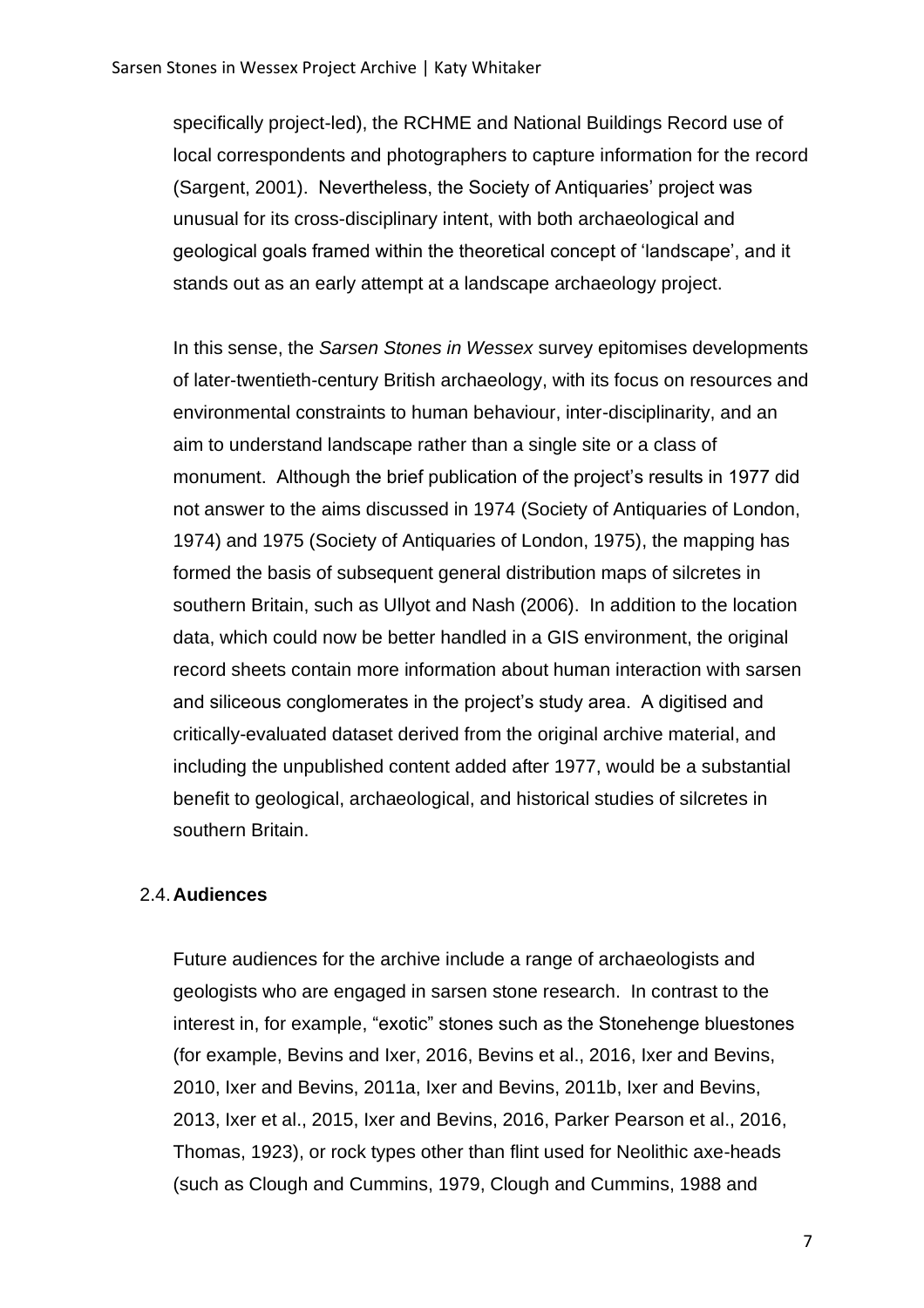including for example University College Dublin's Irish Stone Axe Project and Project JADE, National Agency for Research (France)), sarsen has previously attracted less sustained archaeological attention. This is now changing as sarsen's geological formation processes in particular, as well as its uses in the past, are being investigated (Banfield, 2016, Field, 2005, Gillings and Pollard, 1999, Gillings and Pollard, 2016, Green, 2016, Pollard and Gillings, 2009, Summerfield and Goudie, 1980, Ullyott et al., 2004, Ullyot and Nash, 2006, Ullyott and Nash, 2016). The *Sarsen Stones in Wessex* survey distribution maps form the basis of mapping re-drawn in later publications such as these, but the primary data have not yet been made available in formats that can be analysed in more detail.

In addition, sarsen stone attracts considerable interest from local and community groups in the areas of the stone's natural distribution. Whilst it is harder to document this interest, examples include the Wiltshire Archaeological Field Group survey of archaeological features, including sarsen spreads, features, and quarrying, in West Woods (Amadio, 2011); the popularity of guided walks in the Fyfield Down National Nature Reserve and upper Kennet Valley led by archaeologists and geologists to visit sarsen trains and structures; and local outrage at attempts to break a sarsen stone, using historical techniques, during an archaeological research project (Gillings et al., 2008, 355).

There is, therefore, a broad audience for the more detailed levels of data that are available from the *Sarsen Stones in Wessex* survey archive than was published in Bowen and Smith (1977).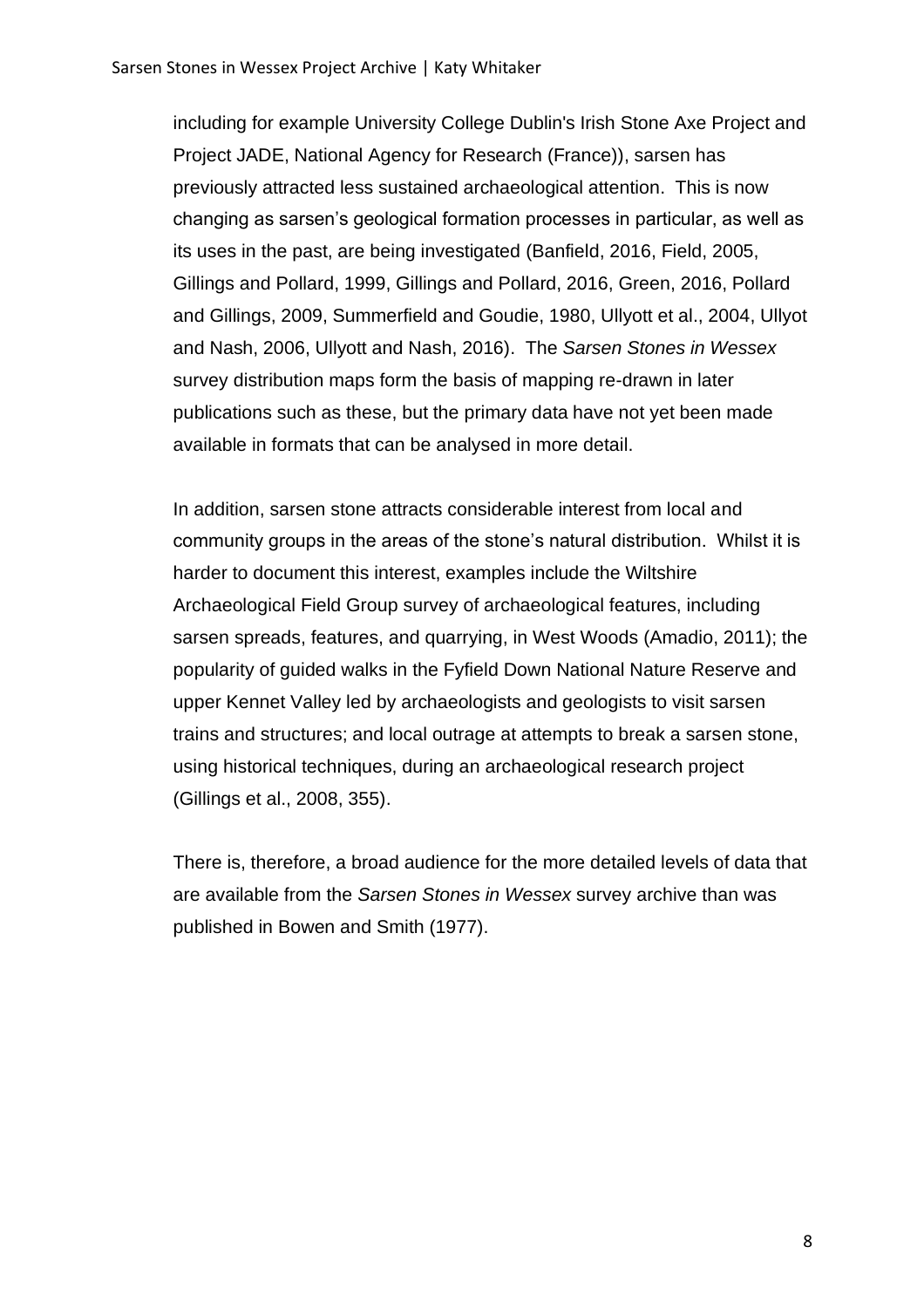## **3. THE** *SARSEN STONES IN WESSEX* **PROJECT ARCHIVE**

## 3.1.**Relationship to publications**

The only publication arising directly from the project is Bowen and Smith (1977).

## 3.2.**Current archive management and access**

The project archive is managed by its creator institution, the Society of Antiquaries of London. Access is available according to the Society's advertised terms and conditions. The collection is not digitised but there is a typescript hand-list: the collection content is catalogued to file or item level within sub-fonds or series. Copies of the records relating to Hampshire were deposited in the Hampshire Record Office (where they are catalogued under collection number 113M93) and with the local authority planning department (Bowen and Smith, 1977, 186). Microfiche of the Dorset and Wiltshire record sheets, the project's maps, and publication images, is held by the Historic England Archive.

## 3.3.**Archive organisation**

The Society of Antiquaries' collection, numbered MS 953, comprises five boxes and two folders of material, organised into four series (Table 1). The content of each series is detailed in Annex A.

| <b>Reference</b> | Title                                                  |  |
|------------------|--------------------------------------------------------|--|
| 953/1            | General sarsen survey                                  |  |
| 953/2            | Dorset sarsen survey                                   |  |
| 953/3            | Hampshire sarsen survey                                |  |
| 953/4            | Wiltshire sarsen survey                                |  |
| Table 1          | Series in the Sarsen Stones in Wessex project archive. |  |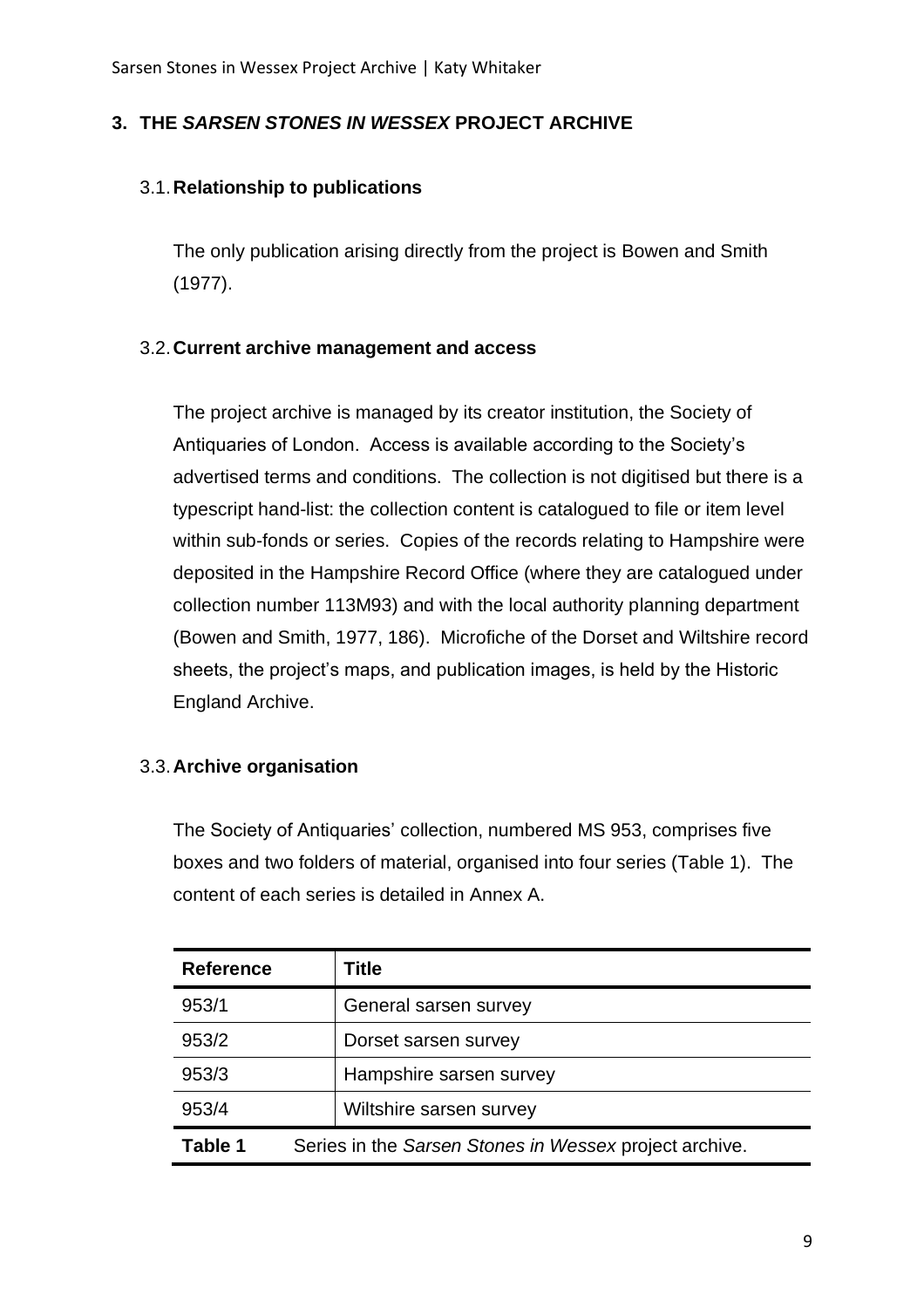Series 953/2 does not include the stone samples that were collected by the project in Dorset (Bowen and Smith, 1977, 186), which may be in the Society's museum collection along with material collected by the Society from William Gowland's 1901 excavation at Stonehenge (Gowland, 1902).

The project's basic unit of record is the "Tally Card", sheets that were completed by the volunteers. For Hampshire and Dorset these are paper sheets normally including the following fields (not all fields were necessarily completed by each recorder):

- "Group or single"
- "Whether in situ"
- "Any name"
- "Position (marked on map and elaborated in sketch if necessary)"
- "NGR"
- "Bedrock"
- "Drift"
- "Height over OD"
- "Situation (e.g. hill-top, valley, under trees etc)"
- "Description: type of rock (if it includes pebbles, note whether rounded or angular; note particularly if very small pink or white quartz pebbles are included, and again note whether round or angular)"
- "Size and shape (noting if very large with sketch)"
- "If group, density"
- "Condition (e.g. apparent nature of bedding, weathering on surface, algae etc)"
- "Evidence for use"
- "Relationship (e.g. to fields ancient or modern)"
- "AP consulted"
- "Photographs taken (wherever possible)"
- "Additional notes"
- "Name of recorder (printed)"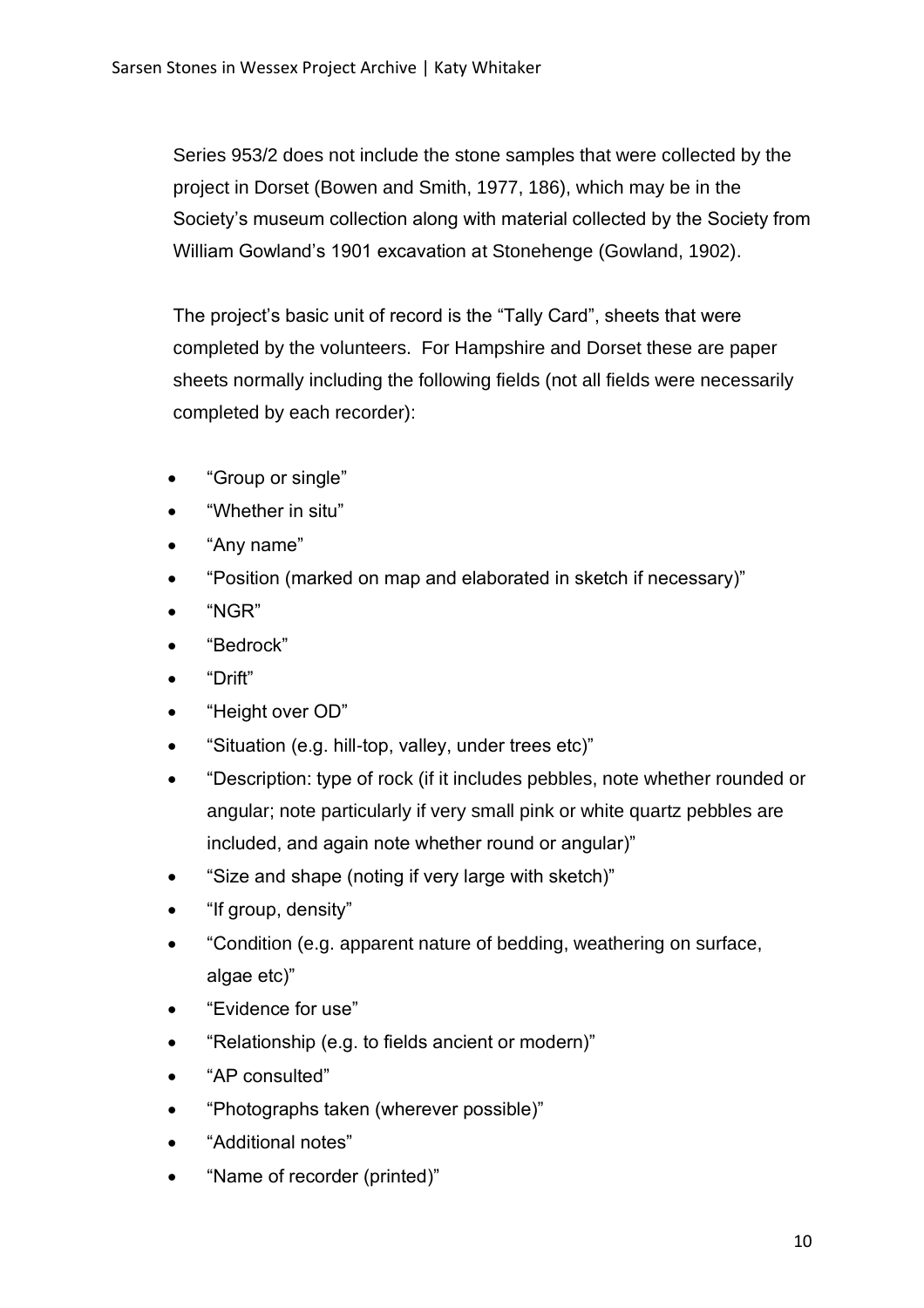• "Date"

A small number of original "Tally Cards" for records in Dorset have been found in the uncatalogued collection SOA/03, Historic England Archive. Images of these 23 sheets do not appear in the microfiche that was made by RCHME in 1980. These sheets have been returned to MS953 at the Society of Antiquaries of London.

Alternative versions of the basic "Tally Card" were used in Dorset, and occasionally home-made sheets were used by volunteers in all three counties. The Wiltshire records comprise mainly postcards, containing far less information than the Dorset and Hampshire "Tally Cards", with some additional data included on separate sheets. Whilst the Hampshire and Dorset records are organised by parish, those for Wiltshire are arranged by Ordnance Survey 1:25000 map sheet. Dorset, for example, has "Tally Cards" bundled into 50 parish files, with one or more "Tally Card" in each parish file. The Wiltshire records are bundled with each relevant published map sheet, sometimes annotated to indicate the location of the recorded sarsens. Annotated map sheets for Dorset and Hampshire are kept separately from those counties' "Tally Cards".

## 3.4.**Storage, housings, and archive formats**

The collection is stored in a number of small boxes and two folders of maps. The formats are varied (Table 2).

| Primary<br>housing                                | <b>Secondary</b><br>housing | <b>Contents</b>                                    | <b>Formats</b>                      |
|---------------------------------------------------|-----------------------------|----------------------------------------------------|-------------------------------------|
| Archival quality<br>box, c40cm x<br>c30cm x c12cm |                             | 953/1/1-6 and<br>items from 953/2,<br>953/3, 953/4 | Mixed paper sizes<br>and microfiche |
| A0 map folder                                     |                             | Maps and plans                                     | Mixed paper sizes                   |
| A2 map folder                                     |                             | 953/2/3                                            | <b>Ordnance Survey</b><br>sheets    |
| Box file                                          | Foolscap<br>envelopes       | 953/2/1                                            | Mixed paper sizes                   |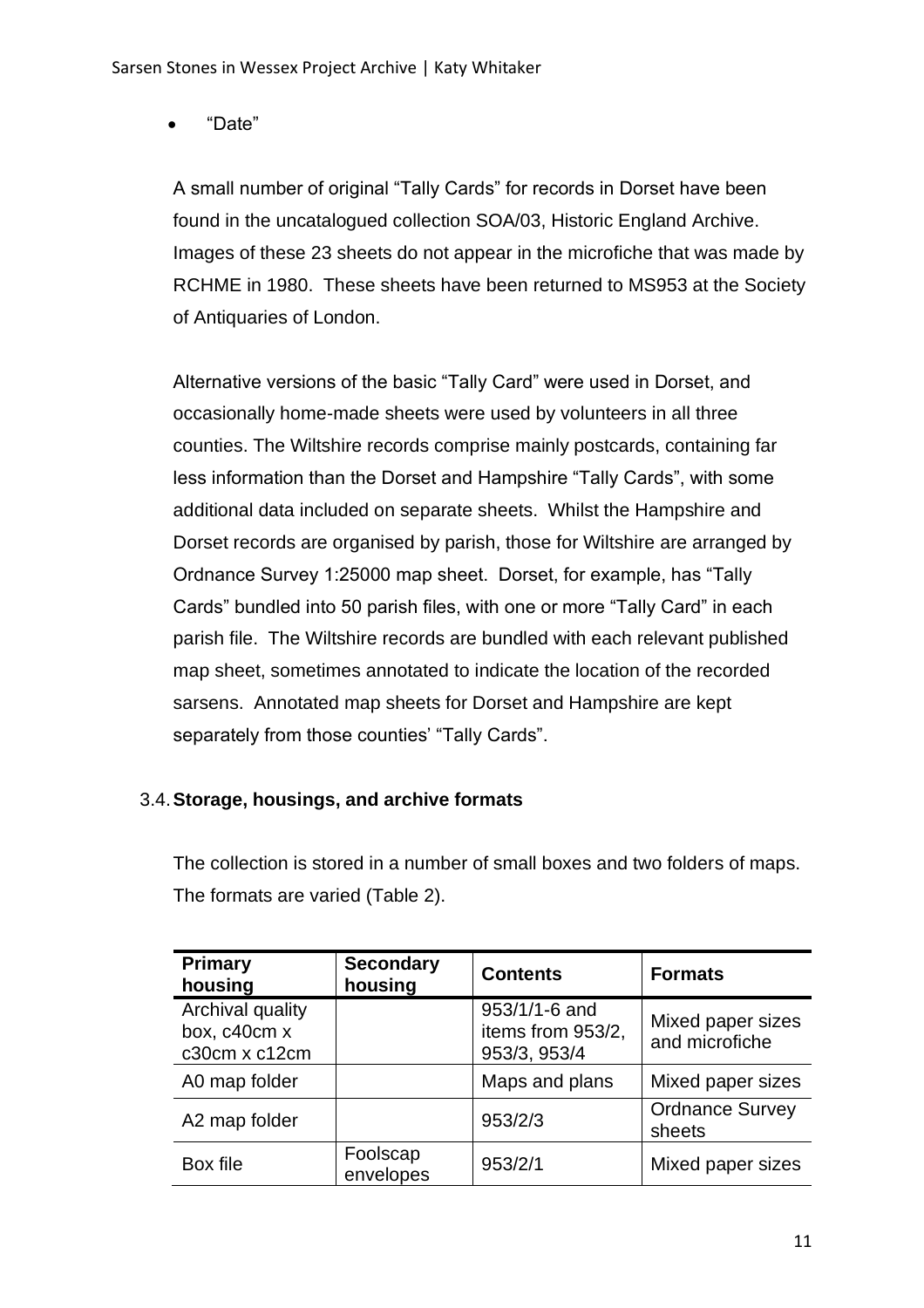| Archival quality<br>box, c40cm x                    | Plastic and<br>wooden slide | 953/2/4/1-2   | 35mm and 70mm<br>colour                                          |
|-----------------------------------------------------|-----------------------------|---------------|------------------------------------------------------------------|
| c30cm x c12cm                                       | boxes                       |               | transparencies                                                   |
| Box file                                            | Foolscap<br>envelopes       | $953/4/1 - 2$ | Postcards and<br>mixed paper<br>sizes, Ordnance<br>Survey sheets |
| Box file                                            |                             | 953/3/3/5     | <b>Ordnance Survey</b><br>sheets                                 |
| Table 2<br>Sarsen Stones in Wessex Archive storage. |                             |               |                                                                  |

## 3.5.**Future accruals**

The project was completed with the deposit of Hampshire archive material at the Society of Antiquaries of London in 1993. No future accruals are expected.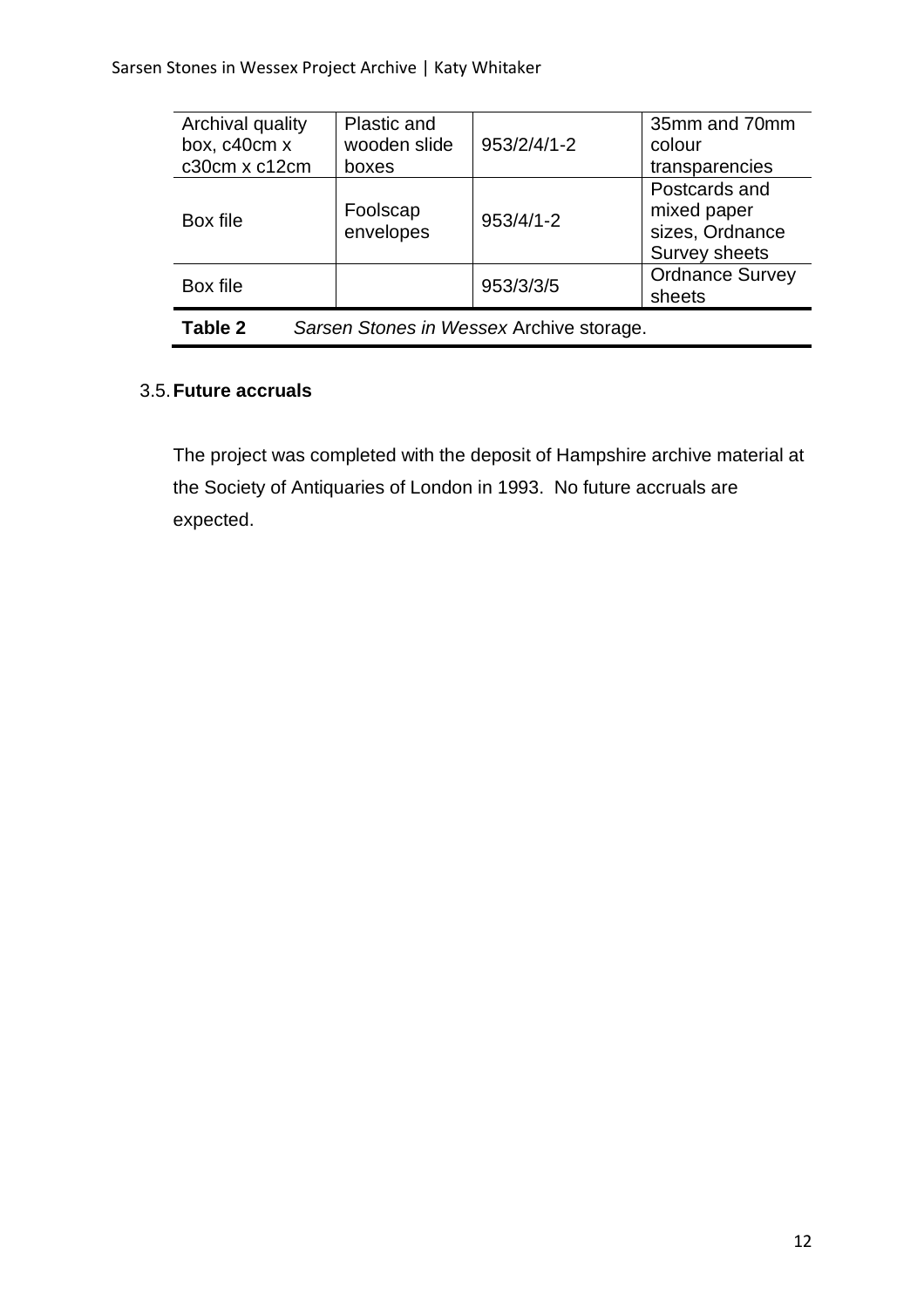## **4. ARCHIVE ISSUES**

#### 4.1.**Storage requirements and conservation**

Current storage conditions are generally appropriate both for access and future security other than the three box files, the preponderance of nonarchival paper envelopes to store "Tally Cards", and the current slide and photograph housings.

Various maps in the collection, annotated with coloured sticky dots, are now compromised: the dots stuck onto the paper or drawing film sheets have lost their adhesion. Many of the dots are loose in the folders or lost entirely. The primary data are recorded on the "Tally Cards", so it is possible to re-map the information: although such an exercise is unlikely to interpret the data in precisely the same way as in 1977 for the project publication. The publication drawings also record some of this data, although in black and white.

Some of the Wiltshire "Tally Card" postcards have in the past been bundled by rubber bands. These have perished, sticking some of the cards together and sticking some cards to the envelopes that house them.

## 4.2.**Copyright and ownership**

The collection is © The Society of Antiquaries of London. Archiving of the transcribed dataset *WessexSarsens.xlsx*<sup>1</sup> is by kind permission of the Society of Antiquaries of London.

<sup>1</sup> Available in the University of Reading Data Archive.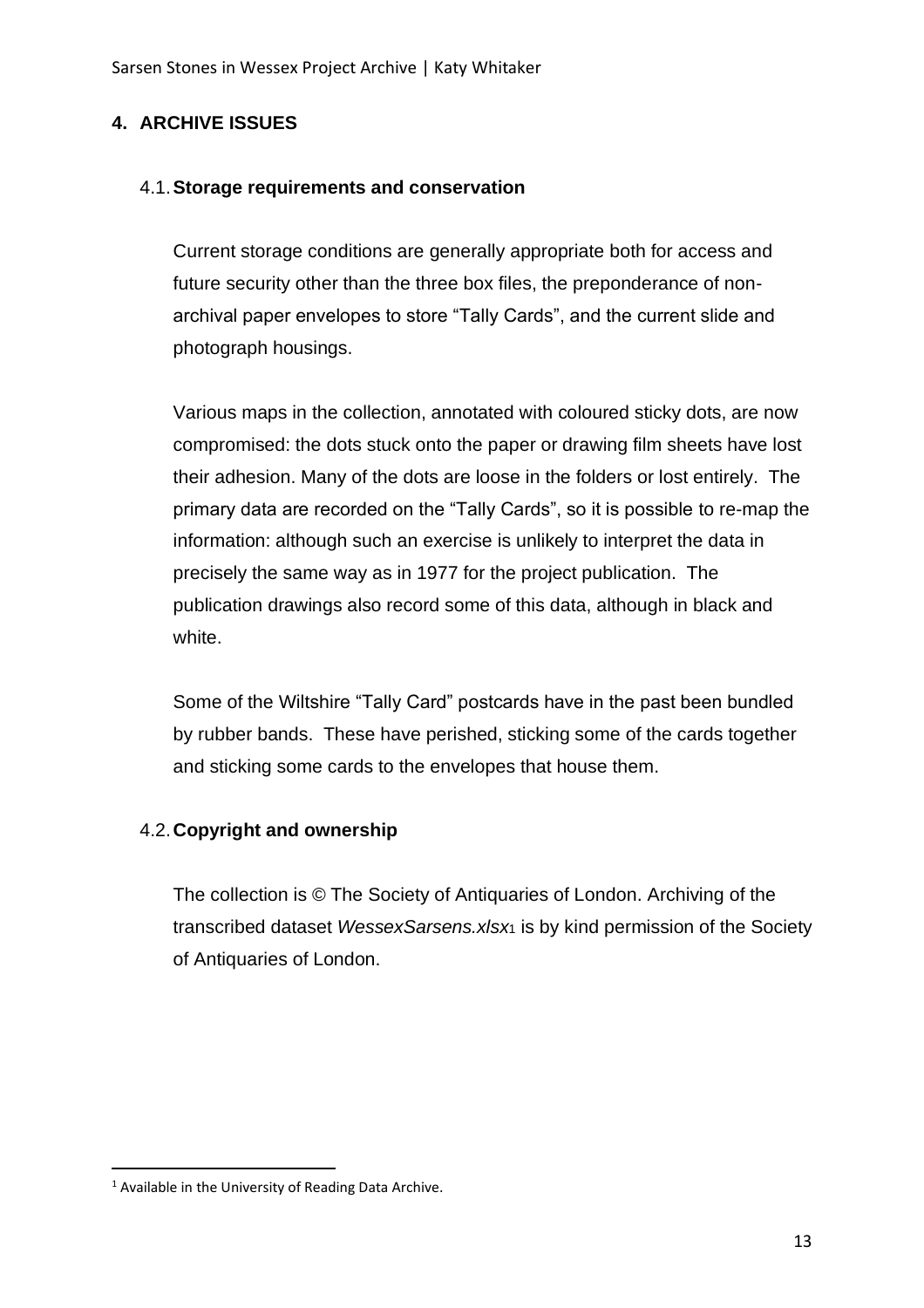## **Annex A** *Sarsen Stones in Wessex* **archive hand-list**

Society of Antiquaries: MS 953, "Wessex Sarsen Stone Survey"

Access to Archives record: [http://discovery.nationalarchives.gov.uk/details/rd/de4ca10e-d46d-415c-b06a-](http://discovery.nationalarchives.gov.uk/details/rd/de4ca10e-d46d-415c-b06a-380932b780ca)[380932b780ca](http://discovery.nationalarchives.gov.uk/details/rd/de4ca10e-d46d-415c-b06a-380932b780ca)

| <b>Reference</b> |          |           | <b>Content</b>                                                                                                                                          |
|------------------|----------|-----------|---------------------------------------------------------------------------------------------------------------------------------------------------------|
| 953/1            |          |           | <b>General sarsen survey</b>                                                                                                                            |
|                  | 953/1/1  |           | Sarsen symposium, evolution of the<br>landscape project: News Sheet No2, an<br>account of a meeting held at the Society of<br>Antiquaries, 10 May 1975. |
|                  | 953/1/2  |           | List of sarsens considered in the Evolution<br>of the Environment Project, and arranged by<br>county and parish.                                        |
|                  | 953/1/3  |           | Map showing distribution of sarsen stones in<br>southern England (Fig 1 in Bowen and<br>Smith (1977))                                                   |
|                  | 953/1/4  |           | Map of sarsens in Wessex, plotted during<br>the course of the evolution of the landscape<br>project (Fig 2 in (Bowen and Smith, 1977))                  |
|                  | 953/1/5  |           | RCHM microfiche copy of sarsen survey<br>material                                                                                                       |
|                  | 953/1/6  |           | Tracing of aerial photographs made by NMR<br>flights on 18, 25 and 30 July, and showing<br>sarsen distribution in Gloucestershire                       |
| 953/2            |          |           | Dorset sarsen survey                                                                                                                                    |
|                  | 953/2/1  |           | Tally cards giving details of Dorset sarsens;<br>arranged in alphabetical order by parish                                                               |
|                  | 953/2/2a |           | OS 1:100,000 map of Dorset, showing<br>distribution of sarsens (much of the marking<br>lost)                                                            |
|                  | 953/2/2b |           | OS 1:100,000 map of Dorset, showing<br>distribution of sarsens (reduced copy)                                                                           |
|                  | 953/2/3  |           | OS 1:25,000 maps used in survey (10<br>maps)                                                                                                            |
|                  | 953/2/4  |           | Transparencies                                                                                                                                          |
|                  |          | 953/2/4/1 | 140 35mm transparencies                                                                                                                                 |
|                  |          | 953/2/4/2 | 15 transparencies                                                                                                                                       |
| 953/3            |          |           | <b>Hampshire sarsen survey</b>                                                                                                                          |
|                  | 953/3/1  |           | Reports and related material                                                                                                                            |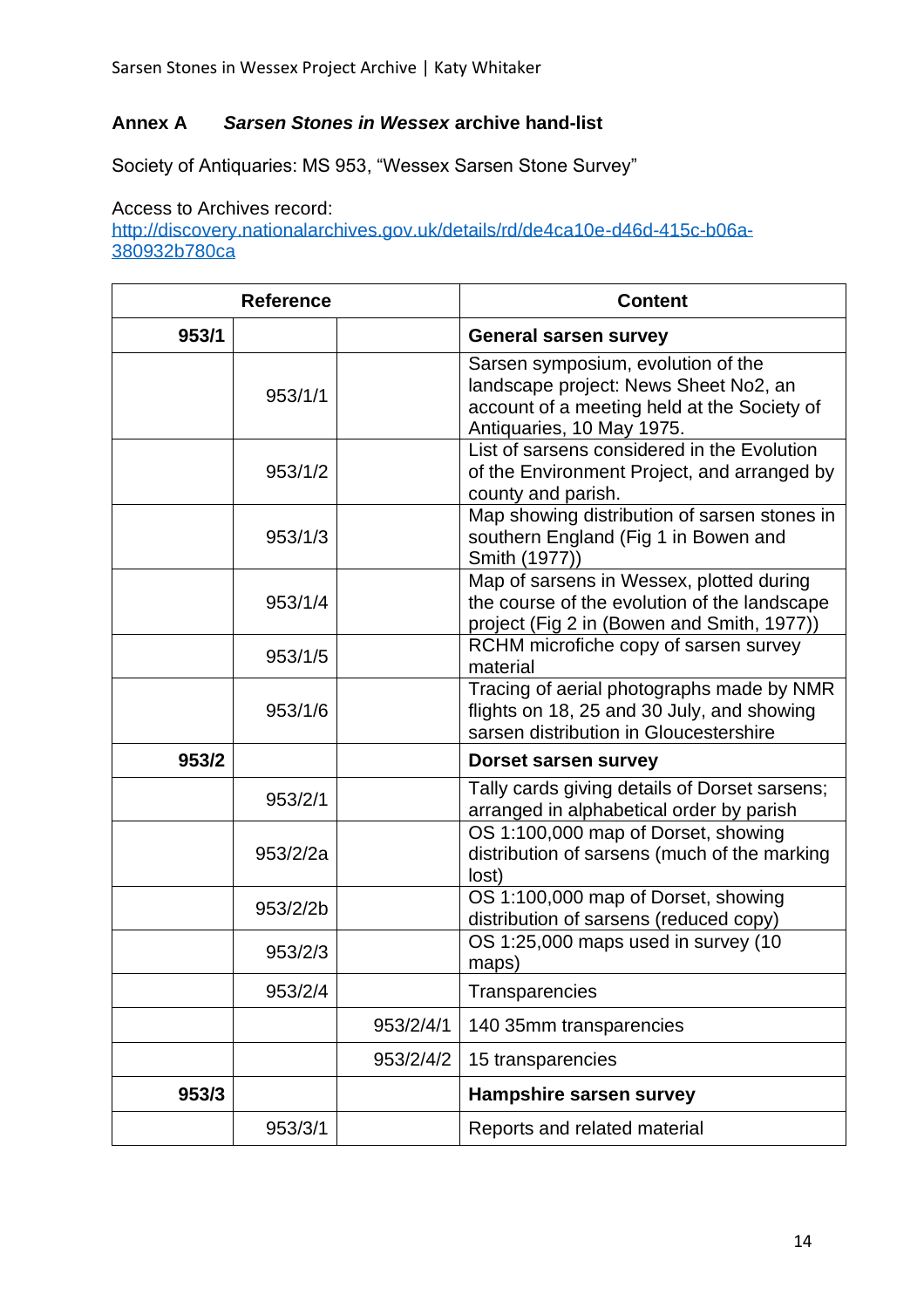|       |         | 953/3/1/1    | Report entitled "The Survey of Sarsen<br>Stones - Hampshire", by Peter Gallup<br>(1986)                                                                                                                 |
|-------|---------|--------------|---------------------------------------------------------------------------------------------------------------------------------------------------------------------------------------------------------|
|       |         | 953/3/1/2    | List of sarsens in survey (1986)                                                                                                                                                                        |
|       |         | 953/3/1/3    | Report entitled "The Survey of Sarsen<br>Stones - Hampshire", by Peter Gallup<br>(1993), including list of sarsens in survey                                                                            |
|       | 953/3/2 |              | Tally cards giving details of Hampshire<br>sarsens; arranged alphabetically by parish                                                                                                                   |
|       |         | 953/3/2/1    | Hampshire parishes A-L                                                                                                                                                                                  |
|       |         | 953/3/2/2    | Hampshire parishes M-Z                                                                                                                                                                                  |
|       | 953/3/3 |              | <b>Maps</b>                                                                                                                                                                                             |
|       |         | 953/3/3/1    | OS 1:100,000 map of Hampshire and the<br>Isle of White, showing distribution of sarsens<br>(2 sheets)                                                                                                   |
|       |         | 953/3/3/2a   | Map showing distribution of sarsens on<br>Hampshire, with surveyors' areas                                                                                                                              |
|       |         | 953/3/3/2b   | Map showing distribution of sarsens on<br>Hampshire (May 1975)                                                                                                                                          |
|       |         | 953/3/3/2c   | Map showing distribution of sarsens on<br>Hampshire (May 1975)                                                                                                                                          |
|       |         | 953/3/3/3    | Map showing distribution of sarsens for<br>which there is no clear history or purpose                                                                                                                   |
|       |         | 953/3/3/4a   | OS SU42 NE, map of Winchester                                                                                                                                                                           |
|       |         | 953/3/3/4b   | Tracing of 953/3/3/4a showing distribution of<br>sarsens                                                                                                                                                |
|       |         | 953/3/3/4c   | Tracing of 953/3/3/4a showing distribution of<br>sarsens                                                                                                                                                |
|       |         | 953/3/3/5    | OS 1:25,000 maps used in survey (35<br>sheets)                                                                                                                                                          |
|       | 953/3/4 |              | Photographs                                                                                                                                                                                             |
|       |         | 953/3/4/1    | Album containing 7 photographs of sarsens<br>and boundary markers                                                                                                                                       |
|       |         | 953/3/4/2    | Photographs of sarsens, and 3 index cards                                                                                                                                                               |
|       | 953/3/5 |              | 101 transparencies of Hampshire sarsens                                                                                                                                                                 |
| 953/4 |         |              | <b>Wiltshire sarsen survey</b>                                                                                                                                                                          |
|       | 953/4/1 |              | Envelopes containing tally cards/index cards<br>giving details of Wiltshire sarsens, maps,<br>transparencies and other recorded<br>information. Material is arranged by OS<br>1:25,000 reference number |
|       |         | 953/4/1/1-29 | Envelopes numbered by OS map sheet,<br>containing tally cards etc as above                                                                                                                              |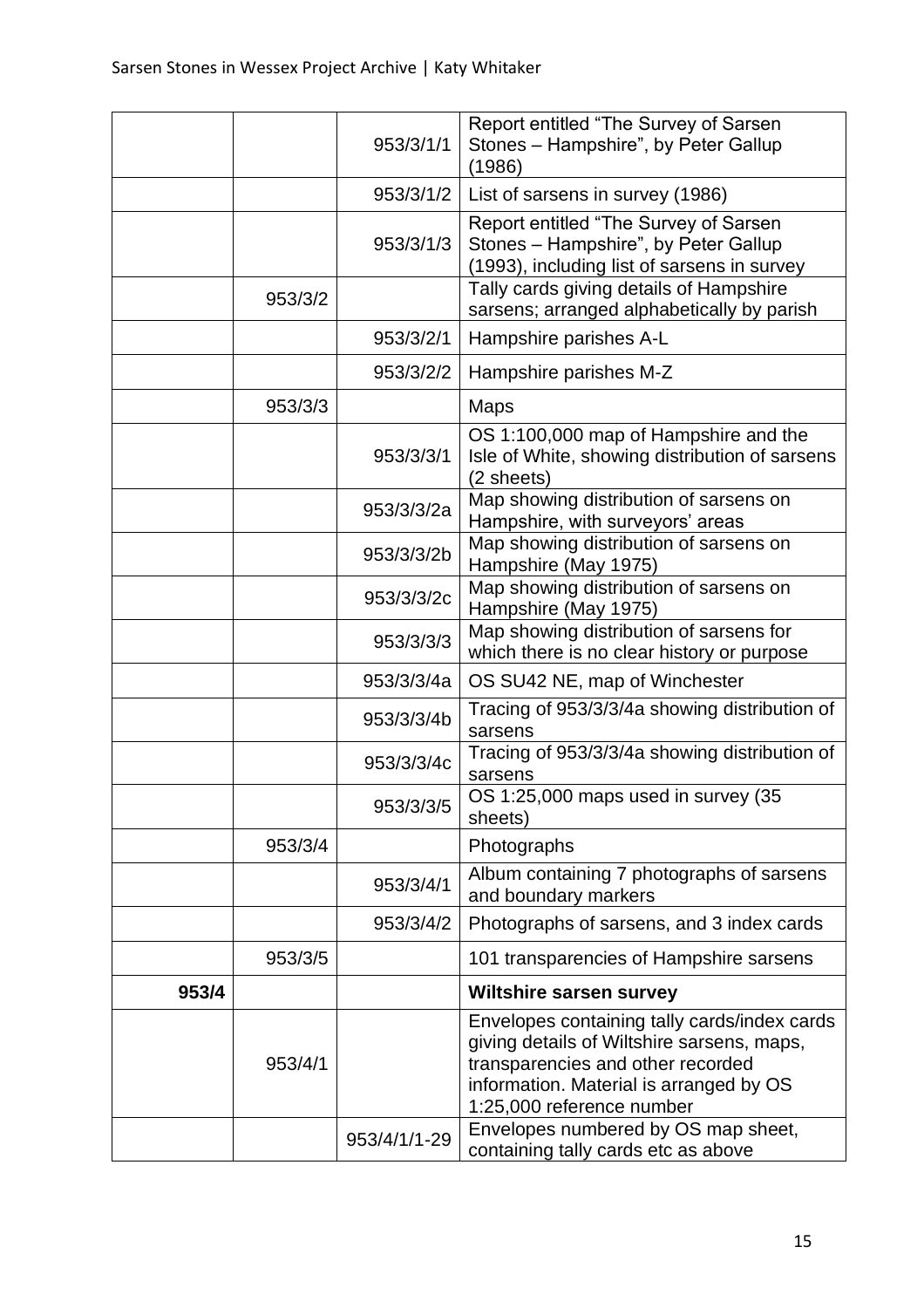| 953/4/2  | Additional information relating to Wiltshire<br>survey, not found with tally cards in<br>953/4/1/1-29              |
|----------|--------------------------------------------------------------------------------------------------------------------|
| 953/4/3a | OS 1:100,000 map of Wiltshire                                                                                      |
| 953/4/3b | Tracing of 953/4/3a showing distribution of<br>sarsens                                                             |
| 953/4/3c | Tracing of 953/4/3a showing distribution of<br>sarsens (reduced copy)                                              |
| 953/4/4  | Map of sarsens in the Avebury to<br>Stonehenge area (Fig 3 in Bowen and Smith<br>(1977)`                           |
| 953/4/5  | Drawings of test excavation of sarsens I and<br>II at Overton Down, Wiltshire (Fig 4 in<br>Bowen and Smith (1977)) |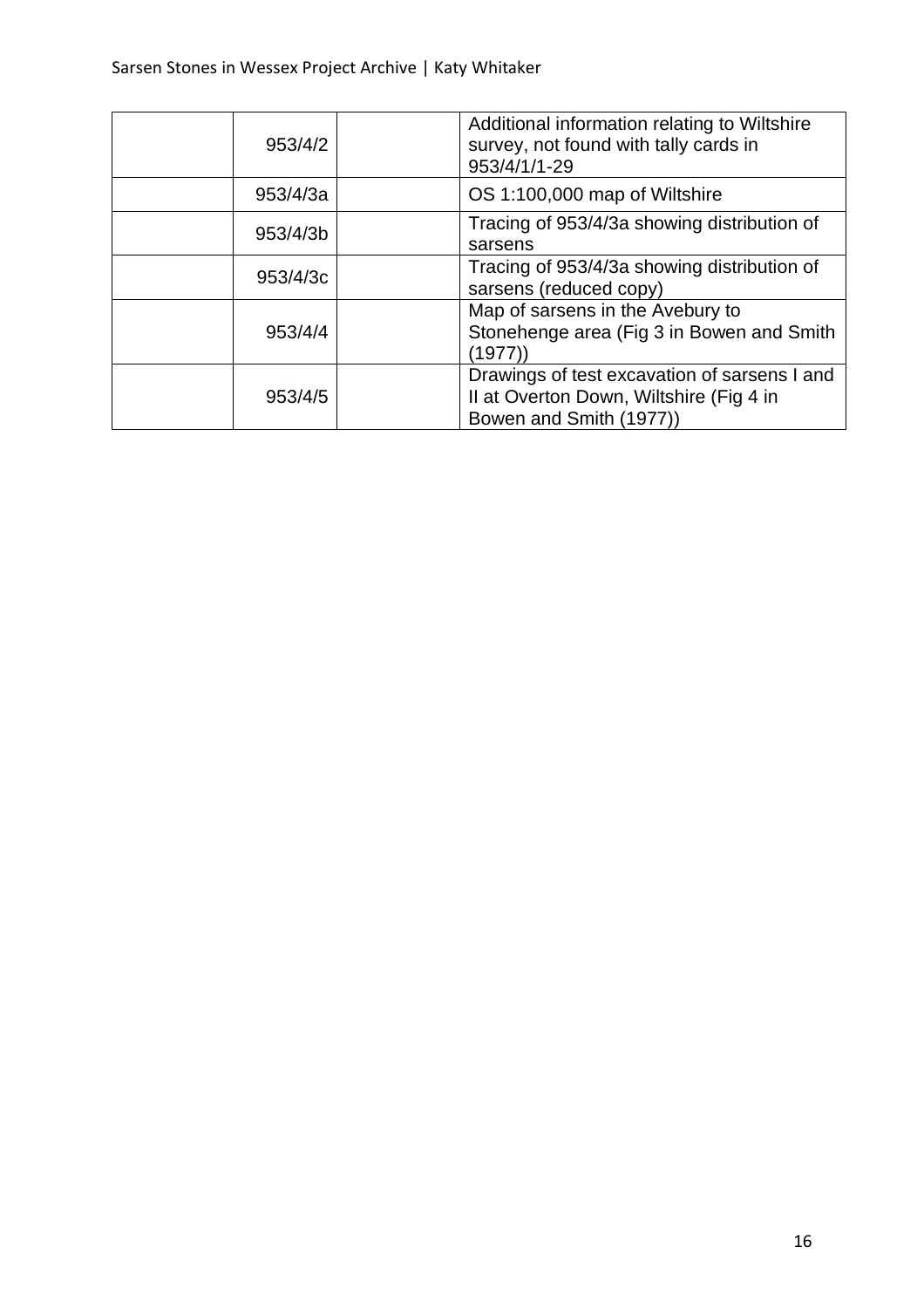## **ANNEX B ISAD(G) Fonds Level Description**

B.1 Reference Code

MS 953.

B.2 Title

Wessex Sarsen Stone Survey.

B.3 Date

1974-1993.

B.4 Level of Description

Fonds.

B.5 Extent and medium

5 boxes, 2 map folders, stone samples (unknown number).

B.6 Creator

The Society of Antiquaries of London.

#### B.7 Administrative history

The Society of Antiquaries of London is a learned society founded in 1707 and established by Royal Charter in 1751. The Society exists to promote archaeological and historical research. Its objectives and Statement of Values are available at [https://www.sal.org.uk/about-us/.](https://www.sal.org.uk/about-us/) A sub-committee of the Society's Research Committee was established in 1973 with the purpose of promoting research into the long-term history of landscape organisation. That sub-committee instituted the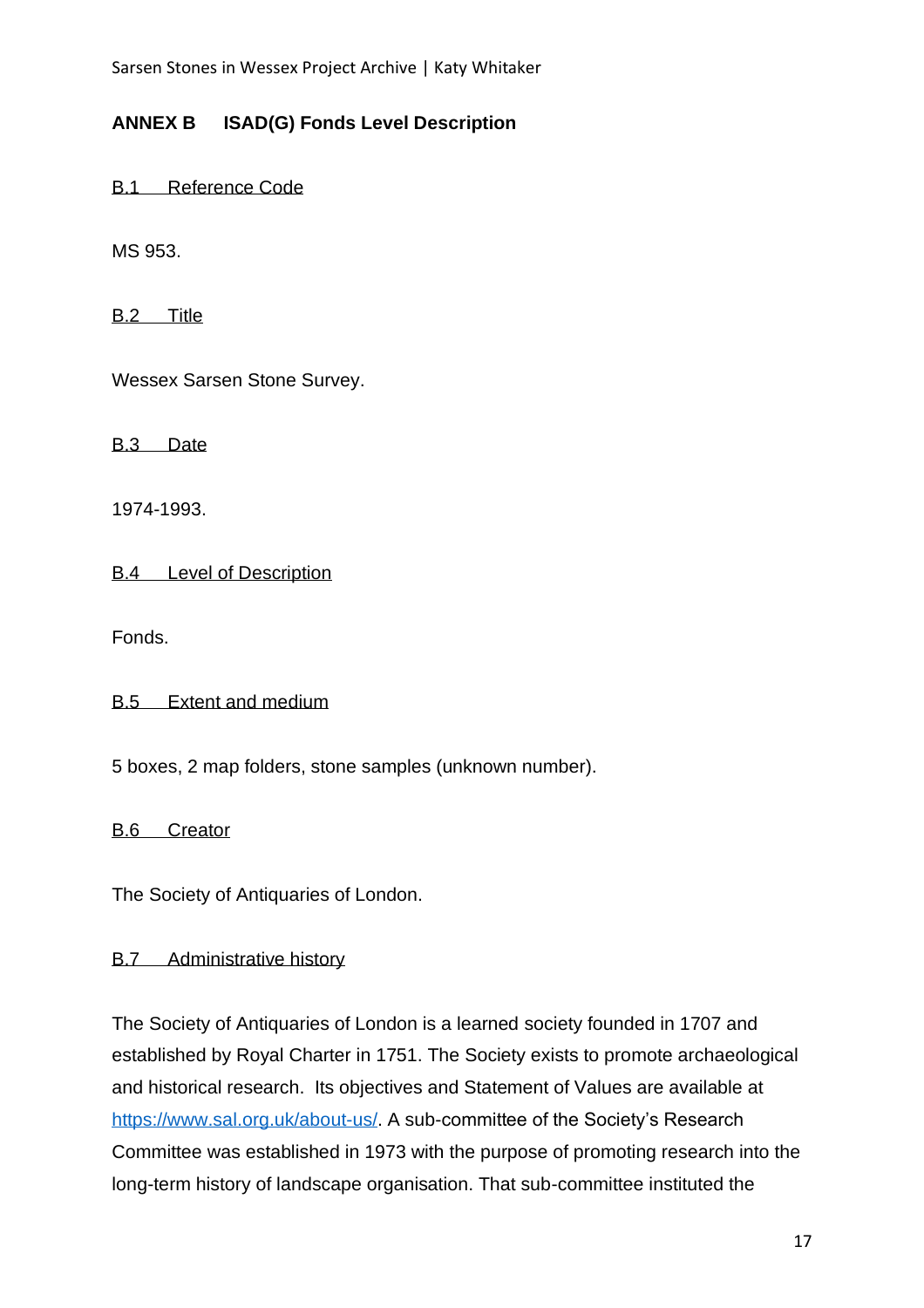*Evolution of the Landscape* Project, the first activity of which was the *Sarsen Stones in Wessex* project.

## B.8 Archival history

The *Sarsen Stones in Wessex* project archive material for the counties of Dorset and Wiltshire was collated and archived at the Society of Antiquaries of London in 1977. The archive material for Hampshire was deposited in 1993.

#### B.9 Immediate source of transfer

n/a

#### B.10 Scope and content

This fonds consists of documentary and photographic archive relating to the *Sarsen Stones in Wessex* survey. It includes the project's initial period of data capture from 1974 to 1977; the results publication; and later data capture (in Hampshire) into the 1980s. The fonds contains MSS field records, typescript documentation, maps, transparencies, photographs, and publication drawings.

#### B.11 Appraisal, destruction and scheduling

n/a

B.12 Accruals

No future accruals are expected.

## B.13 System of arrangement

The fonds is ordered in four series.

#### B.14 Conditions governing access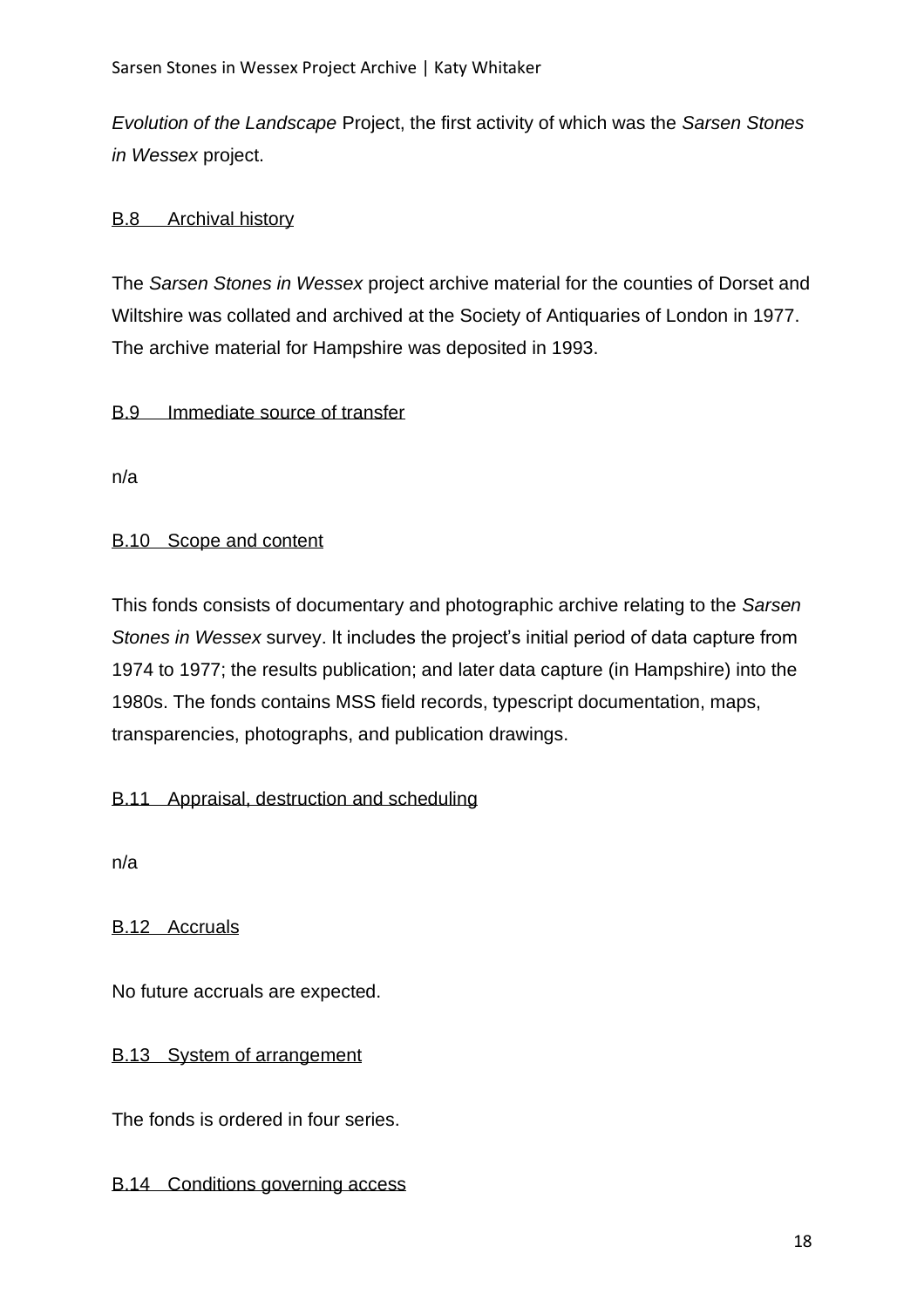Conditions of access are described [https://www.sal.org.uk/library/manuscripts-and](https://www.sal.org.uk/library/manuscripts-and-archives/)[archives/](https://www.sal.org.uk/library/manuscripts-and-archives/)

## B.15 Conditions governing reproduction

Conditions of image supply and reproduction are described <https://www.sal.org.uk/library/library-image-services/>

B.16 Language

English.

#### B.17 Physical characteristics and technical requirements

Some material in the fonds requires rehousing in suitable archival storage, and conservation intervention is required on material damaged by inappropriate use of rubber bands to hold items together.

#### B.18 Finding aids

The fonds is referenced at series level in *Access to Archives* [http://discovery.nationalarchives.gov.uk/details/rd/N13999634.](http://discovery.nationalarchives.gov.uk/details/rd/N13999634) A typescript hand-list is available.

## B.19 Existence and location of originals

This fonds comprises original material.

## B.20 Existence and location of copies

The fonds, except the Hampshire records MS953/3/2, has been microfiched and is available as a RCHME Microfiche in the Historic England Archive. Material in series 953/3 is duplicated in the Hampshire Record Office (113M93).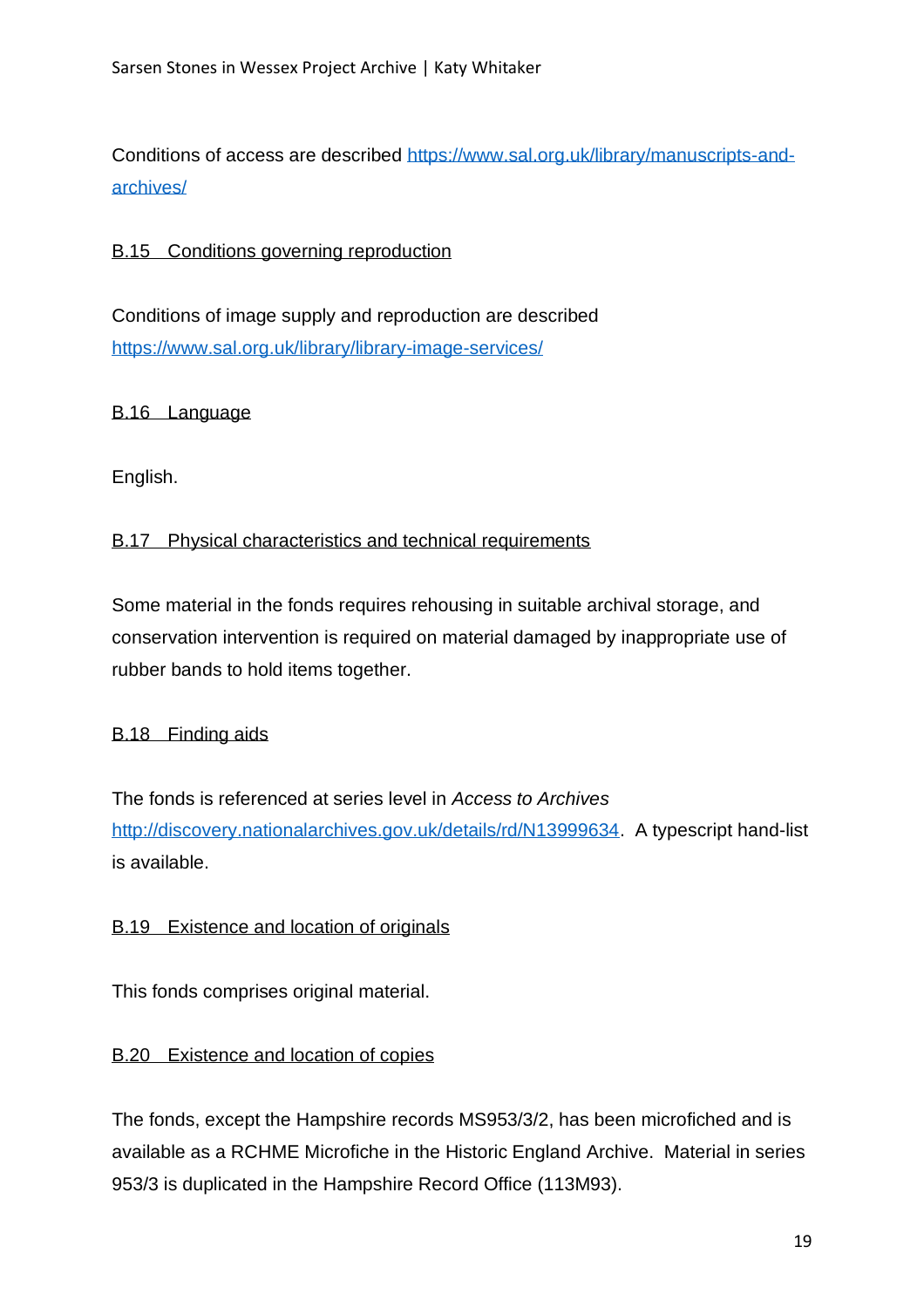#### B.21 Related units of description

None known.

B.22 Publication note

Bowen and Smith (1977).

B.23 Note

n/a

B.24 Archivist's note

Description prepared by Katy A. Whitaker.

B.25 Rules or conventions

Description based on General International Standard Archive Description (Second Edition) "Rules for Archival Description (Fonds)".

B.26 Date of description

Description prepared January 2017, revised October 2017.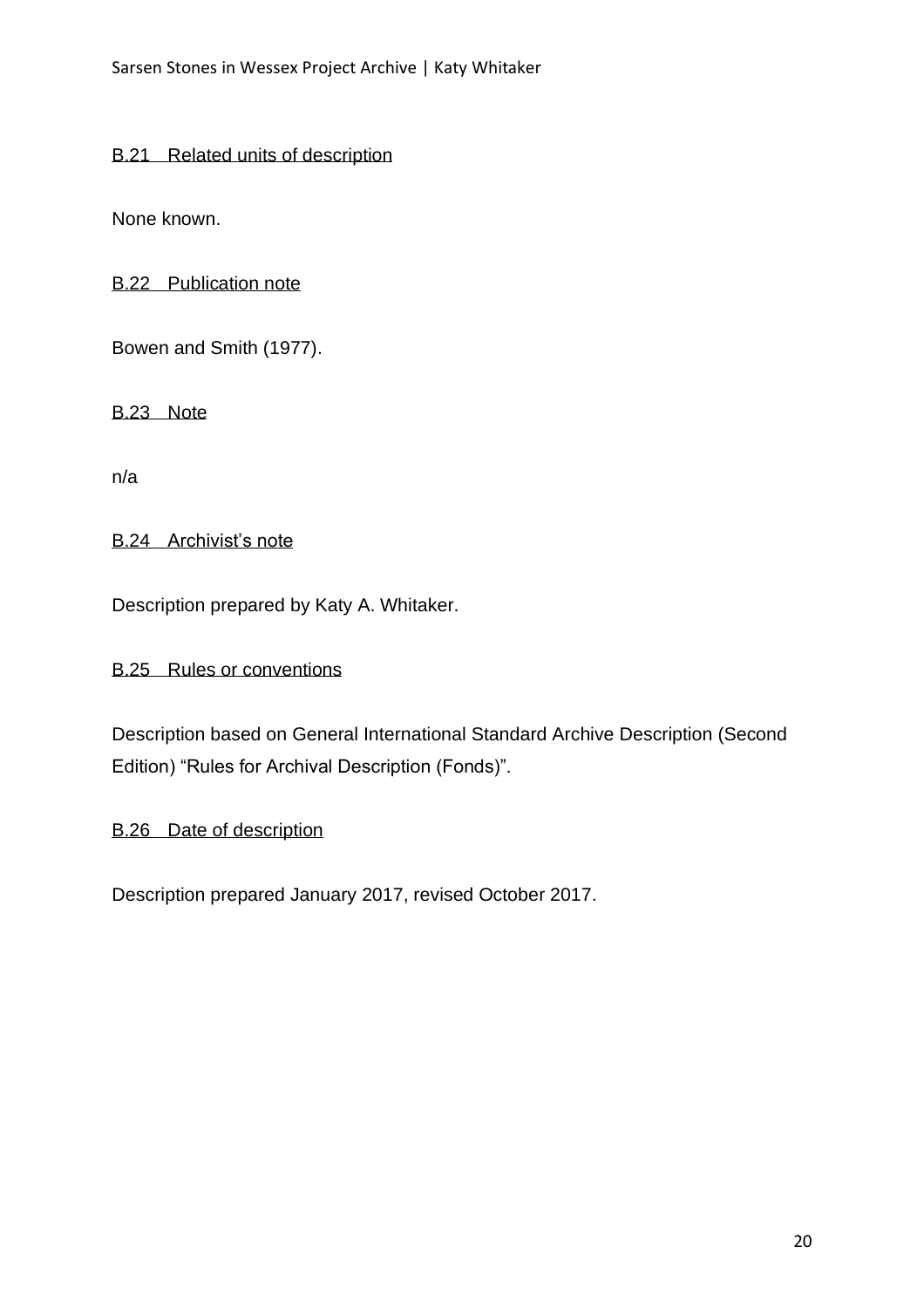## **REFERENCES**

- AMADIO, L. 2011. West Woods, Wiltshire: An Archaeological Survey. *Wiltshire Archaeological and Natural History Society Report.* Devizes: Wiltshire Archaeological and Natural History Society.
- BANFIELD, E. 2016. Sticky Notes: Some Thoughts on the Use of Clay in the Neolithic Deposits within the Avebury Megalithic Complex. *Norwegian Archaeological Review*.
- BEVINS, R., ATKINSON, N., IXER, R. & EVANS, J. G. 2016. U-Pb zircon age constraints for the Ordovician Fishguard Volcanic Group and further evidence for the provenance of the Stonehenge bluestones. *Journal of the Geological Society*.
- BEVINS, R. E. & IXER, R. A. 2016. Carn Alw as a source of the rhyolitic component of the Stonehenge bluestones: a critical re-appraisal of the petrographical account of H.H. Thomas. *Journal of Archaeological Science,* 40**,** 3293-3301.
- BOWEN, H. C. & CUNLIFFE, B. 1973. The Evolution of the Landscape. *The Antiquaries Journal,* 53**,** 9-13.
- BOWEN, H. C. & SMITH, I. F. 1977. Sarsen Stones in Wessex: the society's first investigations in the Evolution of the Landscape Project. *The Antiquaries Journal,* 57**,** 185-196.
- BUCHANAN, R. A. 1969. The National Record of Industrial Monuments. *In:* COSSONS, N. & HUDSON, K. (eds.) *Industrial Archaeologists' Guide 1969- 70.* Newton Abbot: David and Charles.
- BUCHANAN, R. A. 1971. The National Record of Industrial Monuments. *In:* COSSONS, N. & HUDSON, K. (eds.) *Industrial Archaeologists' Guide.* Newton Abbot: David and Charles.
- CLOUGH, T. H. M. & CUMMINS, W. A. (eds.) 1979. *Stone axe studies : archaeological, petrological, experimental and ethnographic.,* London: Council for British Archaeology.
- CLOUGH, T. H. M. & CUMMINS, W. A. (eds.) 1988. *Stone axe studies, volume 2. The petrology of prehistoric stone implements from the British Isles.,* London: Council for British Archaeology.
- CUNLIFFE, B., COLES, J. M. & BOWEN, H. C. 1972. Proposal for sponsorship of a scheme of research by The Society of Antiquaries of London. Society of Antiquaries of London archive: MS953/1/1: Society of Antiquaries of London.
- FIELD, D. 2005. Some observations on perception, consolidation and change in a land of stones. *In:* BROWN, G., FIELD, D. & MCOMISH, D. (eds.) *The Avebury Landscape. Aspects of the field archaeology of the Marlborough Downs.* Oxford: Oxbow Books.
- GILLINGS, M. & POLLARD, J. 1999. Non-portable stone artefacts and contexts of meaning: the tale of Grey Wether (www.museums.ncl.ac.uk/Avebury/stone4.htm). *World Archaeology,* 31**,** 179- 93.
- GILLINGS, M. & POLLARD, J. 2016. Making Megaliths: Shifting and Unstable Stones in the Neolithic of the Avebury Landscape. *Cambridge Archaeological Journal,* 26**,** 1-23.
- GILLINGS, M., POLLARD, J., WHEATLEY, D. & PETERSON, R. 2008. *Landscape of the Megaliths. Excavation and fieldwork on the Avebury monumnets, 1997- 2003.,* Oxford, Oxbow Books.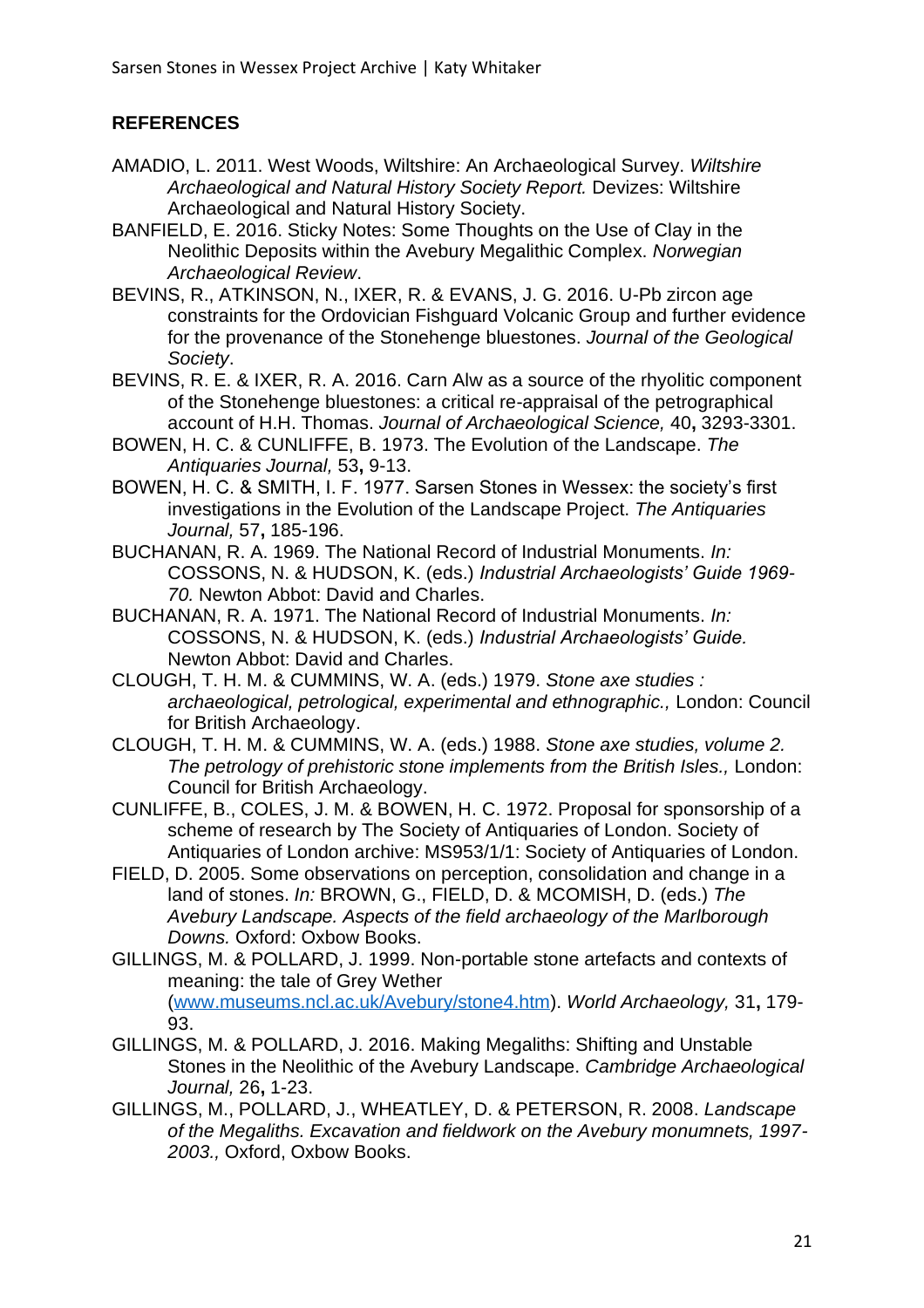- GOWLAND, W. 1902. Recent Excavations at Stonehenge. *Archaeologia,* 58**,** 37- 118.
- GREEN, C. 2016. The exploitation of silcretes (sarsen and puddingstone) in England and Normandy since Stonehenge. *Proceedings of the Geologists' Association,* 127**,** 349-358.
- IXER, R. A. & BEVINS, R. E. 2010. The petrography, affinity and provenance of lithics from the Cursus FIeld, Stonehenge. *Wiltshire Archaeological and Natural History Magazine,* 103**,** 1-15.
- IXER, R. A. & BEVINS, R. E. 2011a. Craig Rhos-y-felin, Pont Saeson is the dominant source of the Stonehenge rhyolitic 'debitage'. *Archaeology in Wales,* 50**,** NNN-NNN.
- IXER, R. A. & BEVINS, R. E. 2011b. The detailed petrography of six orthostats from the Bluestone Circle, Stonehenge. *Wiltshire Archaeological and Natural History Magazine,* 104**,** 1-14.
- IXER, R. A. & BEVINS, R. E. 2013. A re-examination of rhyolitic bluestone 'debitage' fromthe Heelstone and other areas within the Stonehenge Landscape. *Wiltshire Archaeological and Natural History Magazine,* 106**,** 1-15.
- IXER, R. A. & BEVINS, R. E. 2016. Volcanic Group A Debitage: its Description and Distribution within the Stonehenge landscape. *Wiltshire Archaeological and Natural History Magazine,* 109**,** 1-14.
- IXER, R. A., BEVINS, R. E. & GIZE, A. P. 2015. Hard 'Volcanics with sub-planar texture' in the Stonehenge Landscape. *Wiltshire Archaeological and Natural History Magazine,* 108**,** 1-14.
- MORLEY DAVIES, A. & BAINES, A. H. J. 1953. A preliminary survey of the sarsen and puddingstone blocks of the Chilterns. *Proceedings of the Geologists' Association,* 64**,** 1-9.
- OSBORNE WHITE, H. J. 1907. The Geology of the Country around Hungerford and Newbury. London: His Majesty's Stationery Office.
- PARKER PEARSON, M., POLLARD, J., SCHLEE, D. & WELHAM, K. 2016. In search of the Stonehenge Quarries. *British Archaeology,* 146.
- POLLARD, J. & GILLINGS, M. 2009. The World of the Grey Wethers. *In:* O' CONNOR, B., COONEY, G. & CHAPMAN, J. (eds.) *Materialitas. Working Stone, Carving Identity.* Oxford: Oxbow Books.
- SARGENT, A. 2001. 'RCHME' 1908-1998. A History of the Royal Commission on the Historical Monuments of England. *Ancient Monuments Society,* 45**,** 57-80.
- SHERLOCK, R. L. 1922. The Geology of the Country around Aylesbury and Hemel Hempstead. *Explanation of Sheet 238.* London: His Majesty's Stationery Office.
- SOCIETY OF ANTIQUARIES OF LONDON 1974. Evolution of the Landscape, Wessex Pilot Scheme, News Sheet No.1 (23 February 1974). Society of Antiquaries of London.
- SOCIETY OF ANTIQUARIES OF LONDON 1975. Sarsen Symposium. Evolution of the Landscape Project: News Sheet No. 2 (10 May 1975). Society of Antiquaries of London.
- SUMMERFIELD, M. A. & GOUDIE, A. S. 1980. The sarsens of southern England: their palaeoenvironmental interpretation with reference to other silcretes. *In:* JONES, D. K. C. (ed.) *The Shaping of Southern England.* London: Academic Press.
- THOMAS, H. H. 1923. The source of the stones of Stonehenge. *The Antiquaries Journal,* 3**,** 239-60.